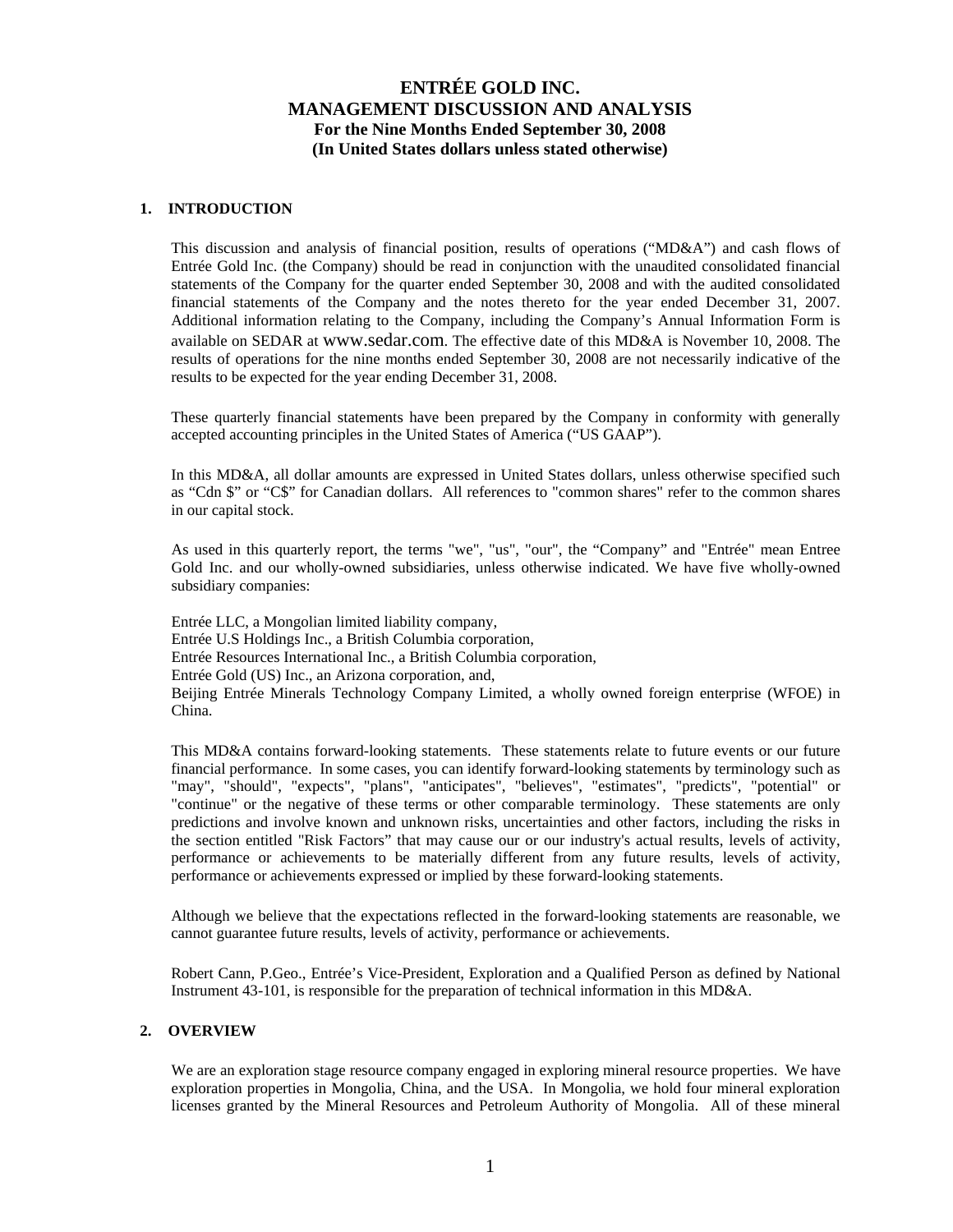exploration licenses have been registered in the name of our Mongolian subsidiary Entrée LLC. Three of these exploration licenses cover contiguous parcels of land which comprise the Company's "Lookout Hill" property. As of June 30, 2008, Ivanhoe Mines had expended a total of \$35 million on exploration on a portion of Lookout Hill subject to the Earn-In Agreement (see details below). In accordance with the Earn-In Agreement, Entrée and Ivanhoe Mines formed a joint venture on terms annexed to the Earn-In Agreement

In July 2007, the Company entered into an agreement with Empirical Discovery LLC ("Empirical") to explore for and develop porphyry copper targets in southeastern Arizona and adjoining southwestern New Mexico.

In November 2007, we entered into an earn-in agreement with the Zhejiang No. 11 Geological Brigade to acquire 78% interest in the Huaixi property in Zhejiang Province in Southeast China.

In January 2008, the Company entered into an additional agreement with Empirical to explore for and develop porphyry copper targets within a specified area around Bisbee, Arizona. This agreement is separate from the August 2007 agreement with Empirical.

The Company trades on three stock exchanges: the Toronto Stock Exchange (TSX:ETG), the American Stock Exchange (AMEX:EGI) and the Frankfurt Stock Exchange (FWB:EKA, WKN 121411).

### **Treasury Offering**

On November 26, 2007, Entrée closed a short form prospectus offering of 10 million common shares at a price of C\$3.00 per share on a bought deal basis for gross proceeds of C\$30 million (the "Treasury Offering") pursuant to an underwriting agreement between the Company and BMO Nesbitt Burns (the "Underwriter"). The Underwriter received a fee of C\$1.8 million, being 6% of the gross proceeds of the Treasury Offering.

In order to maintain their ownership of Entrée's issued and outstanding shares, approximately 14.7% and 15.9% respectively, Ivanhoe Mines and Rio Tinto, through its wholly owned subsidiary Kennecott Canada Exploration Inc. (collectively, "Rio Tinto"), exercised their pre-emptive rights and acquired, concurrently with the closing of the Treasury Offering, an aggregate of 4,428,640 shares of the Company at a price of C\$3.00 per share for additional gross proceeds of C\$13,285,920.

### **Equity Participation and Earn-In Agreement and Joint Venture with Ivanhoe Mines**

Entree entered into an arm's-length Equity Participation and Earn-In Agreement (the "Earn-In Agreement") in October 2004 with Ivanhoe Mines Ltd., title holder of the Oyu Tolgoi copper-gold deposit, which is located adjacent to and is surrounded by Entrée's Lookout Hill property (see map on page 3). This agreement was subsequently assigned to a subsidiary of Ivanhoe Mines Ltd., Ivanhoe Mines Mongolia Inc. XXK, (collectively, "Ivanhoe Mines").

The Earn-in Agreement provided that Ivanhoe Mines would have the right, subject to certain conditions outlined in the Earn-in Agreement, to earn a participating interest in a mineral exploration and, if warranted, development and mining project on a portion of the Lookout Hill property (the "Project Property"). Under the Earn-in Agreement, Ivanhoe Mines would conduct exploration activities in an effort to determine if the Oyu Tolgoi mineralized system extended onto the Project Property. Following execution of the Earn-in Agreement Ivanhoe Mines undertook an aggressive exploration program, which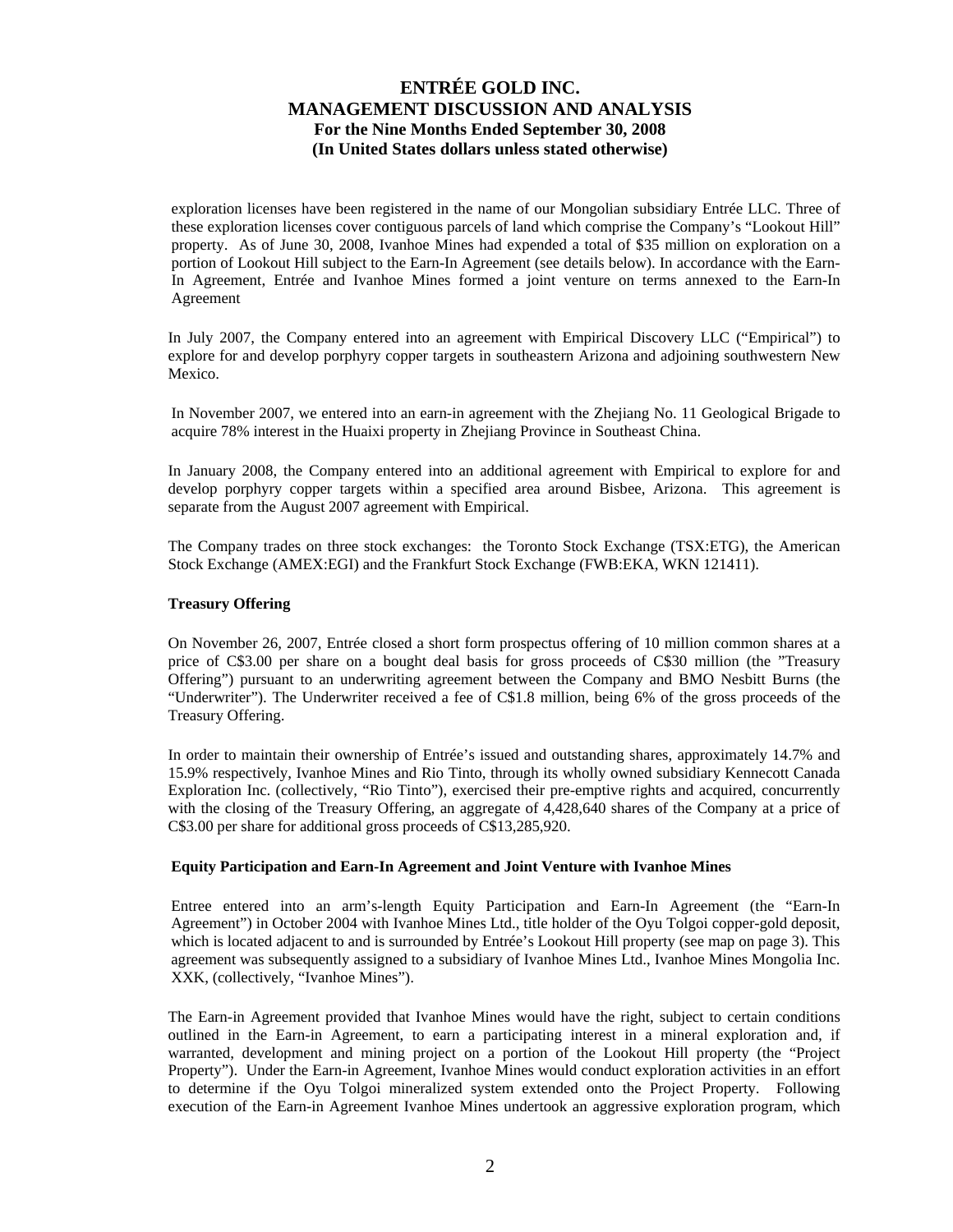eventually confirmed the presence of two resources on Lookout Hill within the Project Property: the Hugo North Extension indicated and inferred resource to the north of Oyu Tolgoi and the inferred resource of the Heruga Deposit to the south of Oyu Tolgoi.

As of June 30, 2008, Ivanhoe Mines had expended a total of \$35 million on exploration on the Project Property and in accordance with the Earn-In Agreement, Entrée and Ivanhoe Mines formed a joint venture on terms annexed to the Earn-In Agreement. During the quarter ended September 30, 2008, the joint venture expended approximately \$1.6 million. Ivanhoe has advanced to Entrée its 20% portion of the expenditures.

Certain of Ivanhoe Mines' rights and obligations under the Earn-In Agreement, including a right to nominate one member of our Board of Directors, a pre-emptive right to enable them to preserve their ownership percentage in our company, and an obligation to vote their shares as our Board of Directors directs on certain matters, expired with the formation of the joint venture. Ivanhoe's right of first refusal to the remainder of Lookout Hill is maintained with the formation of the joint venture.

We believe that both the initial Earn-in Agreement and the joint venture are of significant benefit to our company. The Earn-in Agreement enabled us to raise money that we used to pursue our exploration activities on the balance of our Lookout Hill property and elsewhere. It also enabled the exploration of the Project Property at little or no cost to our company, leading to the delineation of indicated and inferred mineral resource estimates for the Hugo North Extension and the discovery and subsequent definition of a significant inferred resource on the Heruga deposit.

The Project Property subject to the joint venture is shown below:

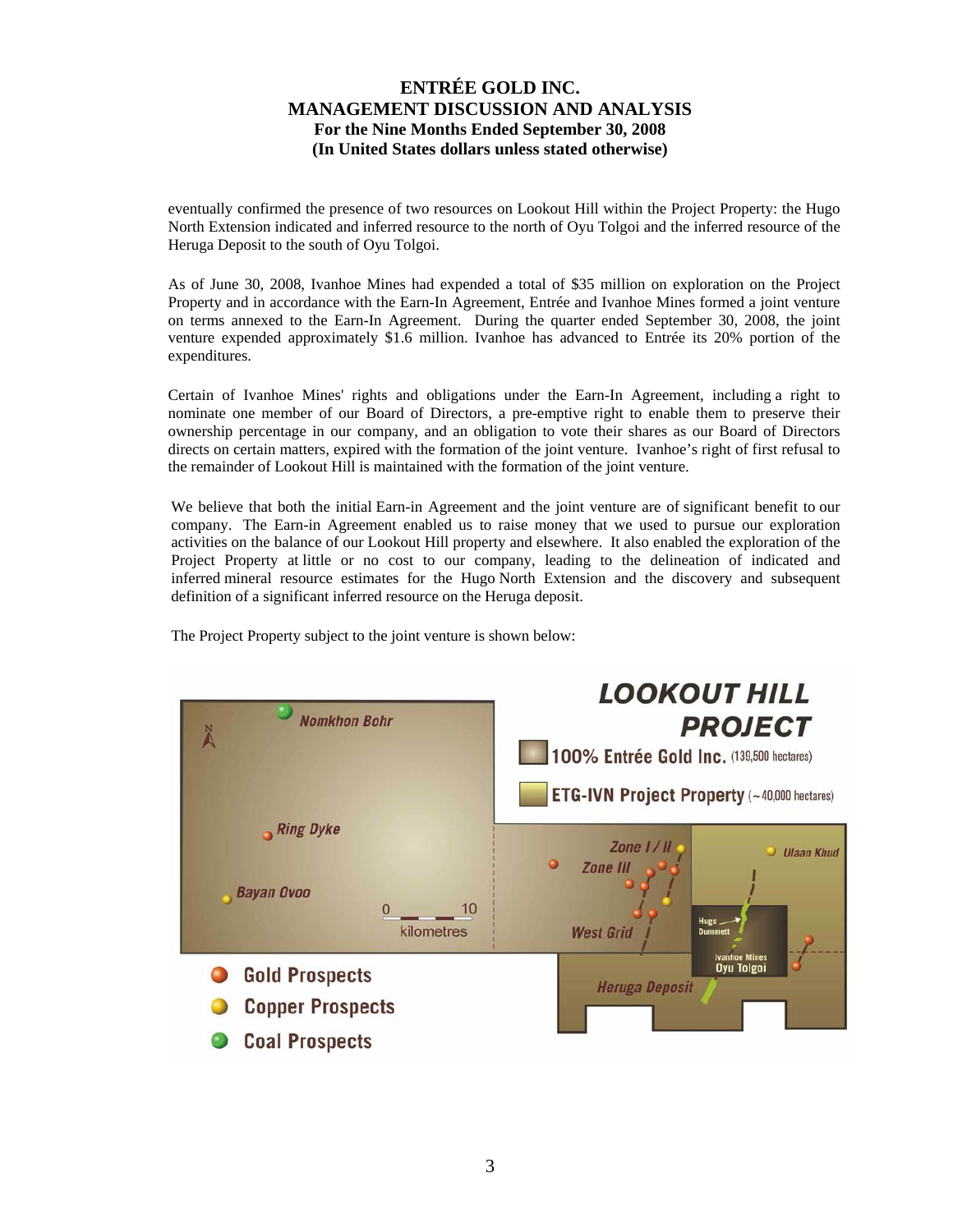#### **Investment by Rio Tinto in Entrée Gold Inc.**

In June 2005, Rio Tinto completed a private placement into Entrée, whereby it purchased 5,665,730 units at a price of C\$2.20 per unit, which consisted of one Entrée common share and two warrants (one "A" warrant and one "B" warrant). Two "A" warrants entitled Rio Tinto to purchase one Entrée common share for C\$2.75 within two years; two "B" warrants entitled Rio Tinto to purchase one Entrée common share for C\$3.00 within two years. Proceeds from Rio Tinto's investment were \$10,170,207. Ivanhoe Mines exercised its pre-emptive right and participated in the private placement to maintain proportional ownership of Entrée's shares. After exercising its warrant for 4,600,000 shares at C\$1.10, resulting in proceeds to Entrée of \$4,069,214, Ivanhoe Mines purchased 1,235,489 units, resulting in further proceeds to Entrée of \$2,217,209. Rio Tinto purchased an additional 641,191 units of the private placement to maintain proportional ownership, resulting in further proceeds of \$1,150,681.

Rio Tinto is required to vote its shares as our board of directors directs on matters pertaining to fixing the number of directors to be elected, the election of directors, the appointment and remuneration of auditors and the approval of any corporate incentive compensation plan or any amendment thereof, provided the compensation plan could not result in any time in the number of common shares reserved for issuance under the plan exceeding 20% of the issued and outstanding common shares.

On June 27, 2007, Rio Tinto exercised it's "A" and "B" warrants and the Company issued 6,306,920 common shares for cash proceeds of \$17,051,716.

On November 26, 2007, in order to maintain its percentage ownership of Entrée's issued and outstanding shares, approximately 15.9%, Rio Tinto exercised its pre-emptive rights and acquired, concurrently with the closing of the Treasury Offering, an aggregate of 2,300,284 shares of the Company at a price of C\$3.00 per share for additional gross proceeds of C\$6,900,852.

At September 30, 2008, Ivanhoe Mines owned approximately 14.6% of Entrée's issued and outstanding shares.

At September 30, 2008, Rio Tinto owned approximately 15.8% of Entrée's issued and outstanding shares.

### **Investment by Rio Tinto in Ivanhoe Mines Ltd.**

In October 2006, Rio Tinto announced that it had agreed to invest up to \$1.5 billion to acquire up to a 33.35% interest in Ivanhoe Mines. The proceeds from this investment were targeted to fund the joint development of the Oyu Tolgoi copper-gold project. An initial tranche of \$303 million was granted to acquire 9.95% of Ivanhoe Mines' shares. It was further announced on September 12, 2007 that Rio Tinto will provide Ivanhoe Mines with a convertible credit facility of \$350 million for interim financing for the Oyu Tolgoi copper-gold project in Mongolia. The credit facility is directed at maintaining the momentum of mine development activities at Oyu Tolgoi while Ivanhoe Mines and Rio Tinto continue to engage in finalising an Investment Agreement between Ivanhoe Mines and the government of Mongolia. If converted, this investment could result in Rio Tinto's owning 46.65% of Ivanhoe Mines." Entree believes these investments represent, together with the investments in Entrée made by both companies, a major vote of confidence by one of the world's pre-eminent mining companies in both the Oyu Tolgoi project and in the country of Mongolia.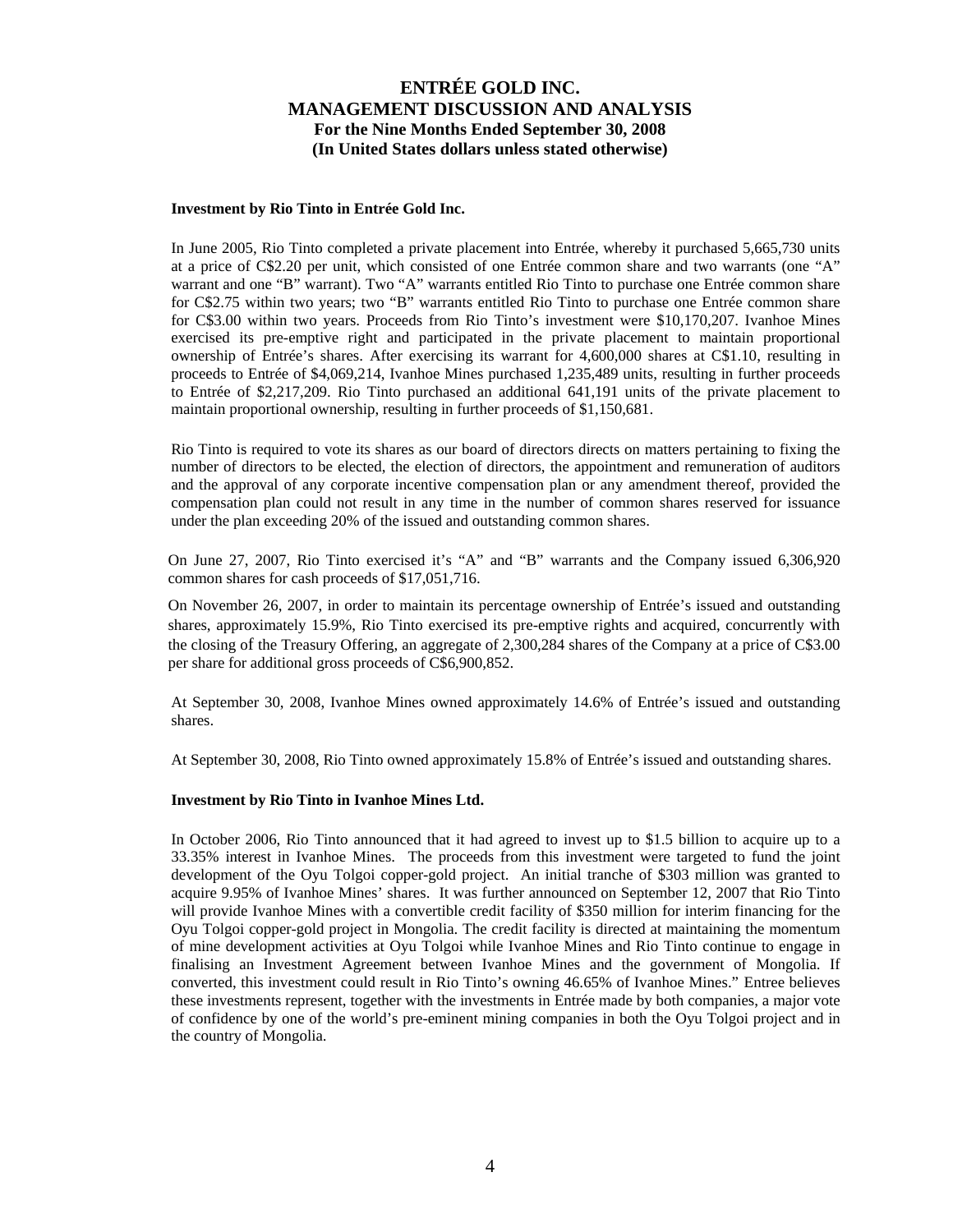#### **Mongolian Government**

A general election was held in Mongolia on June 29, 2008. The Mongolian People's Revolutionary Party ("MPRP") has been returned with a majority government and has chosen to form a coalition government with the Democratic Party. Ministers have been appointed to the cabinet and a working group is currently preparing a submission concerning amendments to the Minerals Law, to be submitted to parliament by November 15, 2008. The MPRP held the majority of seats in Parliament between 2000 and 2004, the period which witnessed the largest foreign investment into the country and the country's mining sector.

Entrée continues to monitor developments in Mongolia, and maintains regular contact with Rio Tinto and Ivanhoe Mines regarding this matter.

### **Corporate Information**

Our corporate headquarters are located in Vancouver, British Columbia, but we conduct all of our operations in Mongolia through our wholly-owned subsidiary, Entrée LLC. We maintain an office for this purpose in Ulaanbaatar, the capital of Mongolia. Our Mongolian office is staffed by our Vice-President, Exploration, an operations manager, a business manager, two office assistants, and a full-time accountant. Operations in the U.S. are conducted through field offices set-up for specific projects. Entree leases an office in Beijing for the purposes of managing operations in China. Our China office is staffed by an office manager and an administrator/cashier. The Company has received a license for its Chinese business entity and has completed all business registrations.

We believe that Entrée is in sound financial condition and well positioned to build upon the value of our company, both in terms of our arrangement with Ivanhoe Mines and Rio Tinto and our promising prospects elsewhere. As part of our ongoing strategy, we are also actively seeking quality acquisitions to complement our existing portfolio.

#### **Mineral Resource Estimate**

#### *Hugo North Extension*

In February 2006, Entrée announced that a mineral resource estimate prepared by Ivanhoe Mines under the supervision of AMEC Americas Limited ("AMEC") had delineated an initial Inferred Resource for the northern extension of the Hugo North deposit (the "Hugo North Extension") on the Copper Flats area of Entrée's Shivee Tolgoi license. The drilling and exploration work that resulted in the preparation of this Inferred Resource estimate was conducted in order for Ivanhoe Mines to earn an interest in Lookout Hill.

In March 2007, the Company announced that an updated mineral resource estimate had been calculated, based on in-fill drilling conducted by Ivanhoe Mines up to November 1, 2006. The updated mineral resource estimate was prepared by AMEC and the corresponding technical report was filed on SEDAR (www.sedar.com). At a 0.6% copper equivalent cut-off, the Hugo North Extension is now estimated to contain an Indicated Resource of 117 million tonnes grading 1.80% copper and 0.61 grams per tonne ("g/t") gold (a copper equivalent grade of 2.19%). This Indicated Resource is estimated to contain 4.6 billion pounds of copper and 2.3 million ounces of gold. In addition, the Hugo North Extension is estimated to contain an Inferred Resource of 95.5 million tonnes grading 1.15% copper and 0.31 g/t gold (a copper equivalent grade of 1.35%). The contained metal estimated within the Inferred Resource portion of the Hugo North Extension is 2.4 billion pounds of copper and 950,000 ounces of gold (see Table 1 on Page 9). For further information, see the Company's news release dated March 29, 2007 available on SEDAR.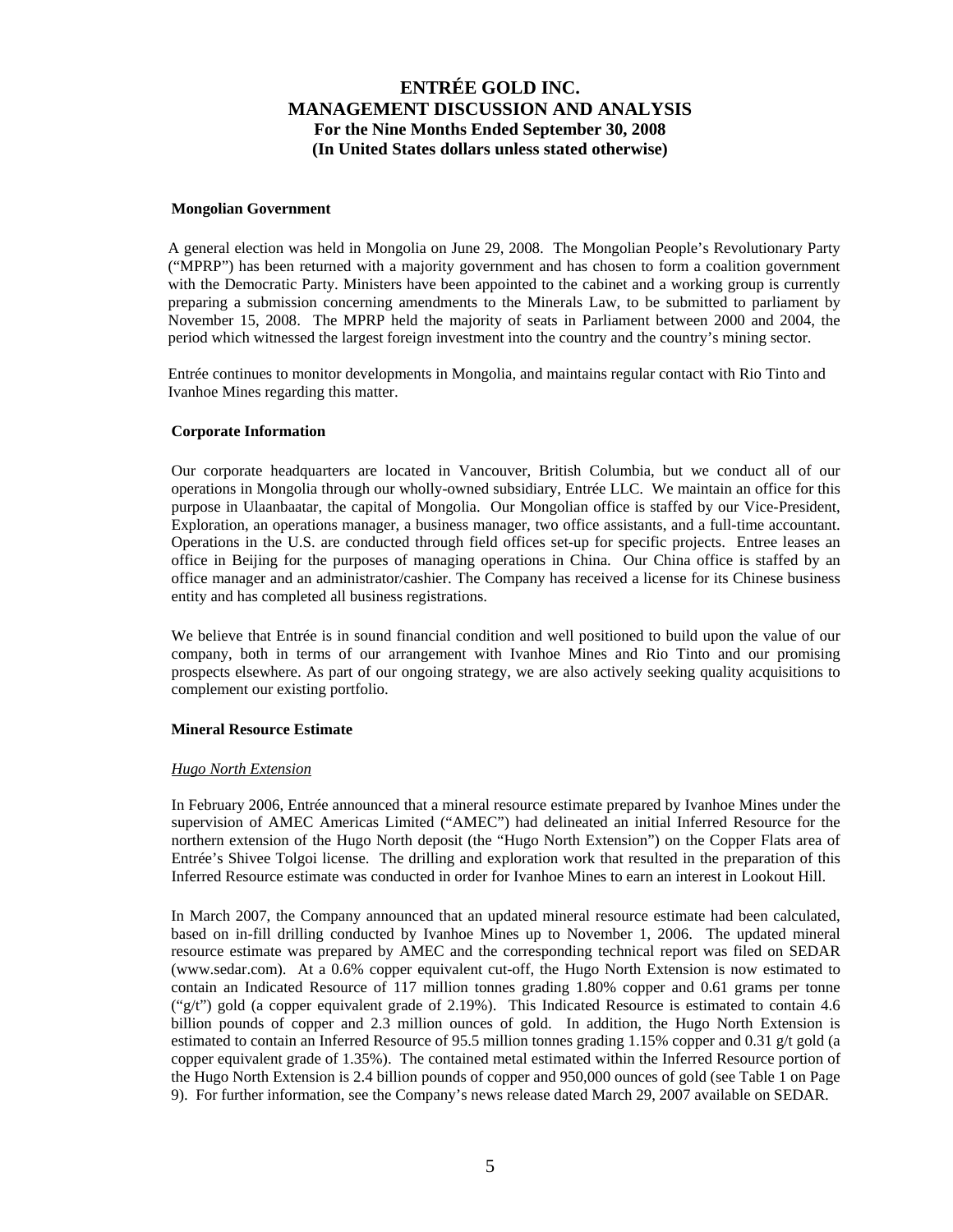#### *Heruga*

On March 12, 2008, Entrée announced an initial mineral resource estimate prepared for the Heruga copper, gold, and molybdenum deposit, under the supervision of Quantitative Group, Perth Australia (QG). Heruga is estimated to contain an Inferred Resource of 760 million tonnes grading 0.48% copper, 0.55 g/t gold and 142 parts per million ("ppm") molybdenum for a copper equivalent grade of 0.91%, using a 0.60% copper equivalent cut-off grade(see Table 2 on page 9). Based on these figures, the Heruga deposit is estimated to contain at least eight billion pounds of copper and 13.4 million ounces of gold. Drilling was conducted by joint venture partner, Ivanhoe Mines.

#### **Listing of Common Stock on Other Stock Exchanges**

Trading of our shares of common stock commenced on the AMEX effective July 18, 2005, under the trading symbol "EGI'. On April 24, 2006, Entrée began trading on the Toronto Stock Exchange and discontinued trading on the TSX Venture Exchange. The trading symbol remained "ETG". The Company is also traded on the Frankfurt Stock Exchange, under the trading symbol "EKA", and "WKN 121411".

### **3. REVIEW OF OPERATIONS**

Results of operations are summarized as follows:

|                                       | Ended |            | <b>Three Months Three Months Nine Months</b><br>Ended |                                                                 | <b>Ended</b> |              | <b>Nine Months</b><br>Ended |           |
|---------------------------------------|-------|------------|-------------------------------------------------------|-----------------------------------------------------------------|--------------|--------------|-----------------------------|-----------|
|                                       |       | 2008       |                                                       | September 30, September 30, September 30, September 30,<br>2007 |              | 2008         |                             | 2007      |
|                                       |       |            |                                                       |                                                                 |              |              |                             |           |
| Depreciation                          | \$    | 11.241     | -S                                                    | 54.657                                                          | -SS          | 114,616      | - \$                        | 157,349   |
| General and administrative            |       | 1,090,904  |                                                       | 532,621                                                         |              | 2,609,103    |                             | 1,718,494 |
| Interest income                       |       | (443, 438) |                                                       | (318, 226)                                                      |              | (1,656,630)  |                             | (596,083) |
| Stockholder communications and        |       |            |                                                       |                                                                 |              |              |                             |           |
| investor relations                    |       | 173,372    |                                                       | 186,386                                                         |              | 514,540      |                             | 572,181   |
| <b>Mineral Property Interests</b>     |       | 2,491,656  |                                                       | 2,120,233                                                       |              | 5,154,531    |                             | 5,246,609 |
| Fair value adjustment to asset backed |       |            |                                                       |                                                                 |              |              |                             |           |
| commercial paper                      |       | 844,537    |                                                       | 573,263                                                         |              | 1,334,160    |                             | 573,263   |
| Loss from equity investee             |       | 325,989    |                                                       |                                                                 |              | 325,989      |                             |           |
| Stock-based compensation              |       | 1,472,532  |                                                       |                                                                 |              | 3,639,221    |                             | 1,911,925 |
| Net loss                              | S     | 5,966,793  | S                                                     | 3.148.934                                                       |              | \$12,035,530 | S                           | 9,583,738 |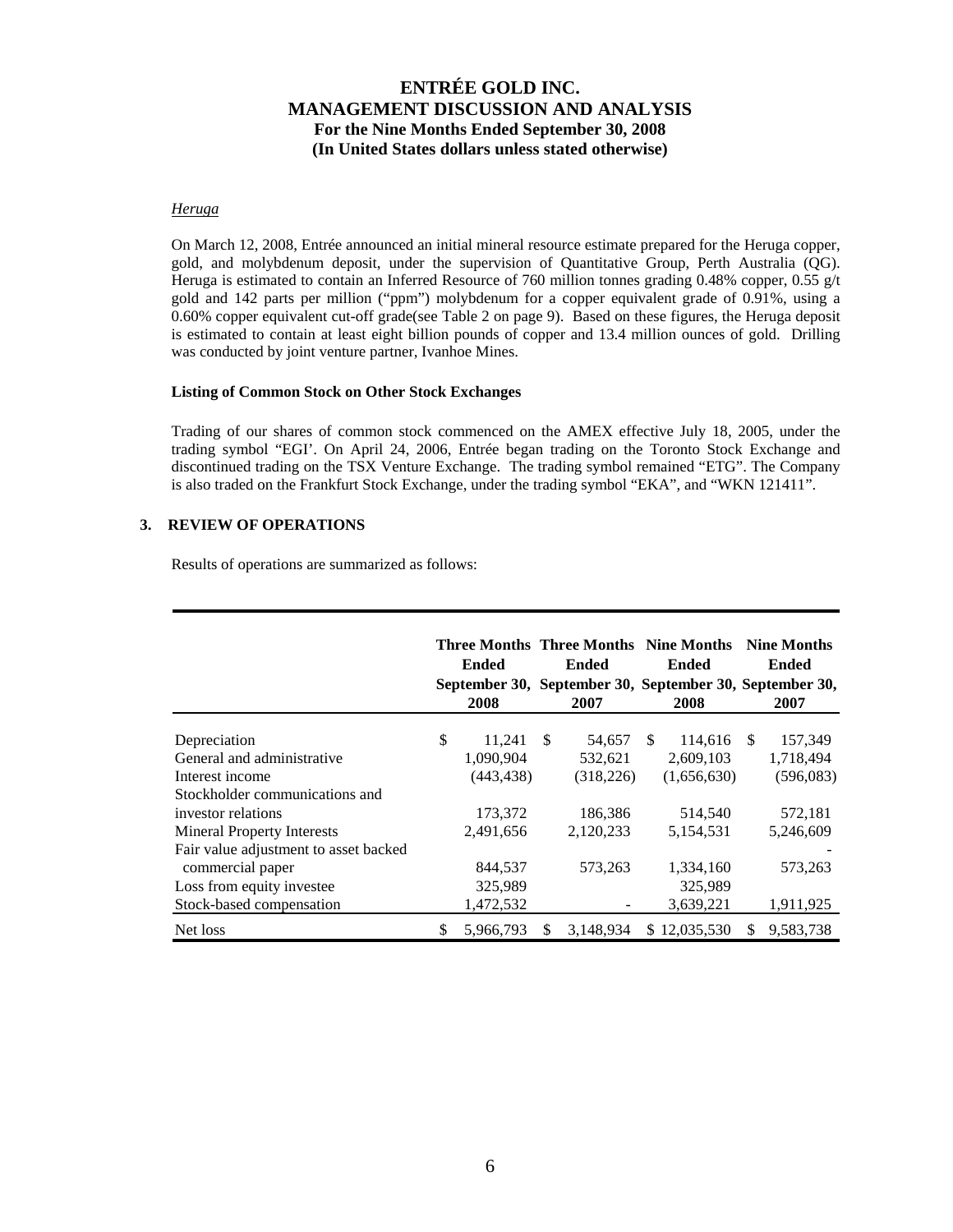Mineral properties expenditures are summarized as follows:

|                               | <b>Ended</b><br>2008 |           | <b>Three Months Three Months Nine Months</b><br><b>Ended</b><br>September 30, September 30, September 30, September 30,<br>2007 |           | <b>Ended</b><br>2008 |            |     | <b>Nine Months</b><br>Ended<br>2007 |
|-------------------------------|----------------------|-----------|---------------------------------------------------------------------------------------------------------------------------------|-----------|----------------------|------------|-----|-------------------------------------|
| Lookout Hill                  | \$                   | 1,945,746 | <sup>\$</sup>                                                                                                                   | 1,516,265 | \$.                  | 3,365,810  | \$. | 3,370,027                           |
| Manlai                        |                      | 18,196    |                                                                                                                                 | 224,623   |                      | 27,888     |     | 789,195                             |
| Sol Dos                       |                      | 1.768     |                                                                                                                                 | 215,150   |                      | 2.611      |     | 997,256                             |
| Empirical                     |                      | 254.801   |                                                                                                                                 | 53,059    |                      | 1,425,528  |     | 53,059                              |
| <b>Bishee</b>                 |                      | 34,809    |                                                                                                                                 |           |                      | 203,182    |     |                                     |
| Lordsburg                     |                      | 308,104   |                                                                                                                                 |           |                      | 319,960    |     |                                     |
| Huaixi                        |                      | 212,270   |                                                                                                                                 |           |                      | 401.997    |     |                                     |
| Other                         |                      | 113,898   |                                                                                                                                 | 111,136   |                      | 257,794    |     | 204,441                             |
| Total costs                   |                      | 2,889,592 |                                                                                                                                 | 2,120,233 |                      | 6.004.770  |     | 5,413,978                           |
| Less stock-based compensation |                      | (397,936) |                                                                                                                                 |           |                      | (850, 239) |     | (175, 678)                          |
| Total expenditures, cash      | \$                   | 2,491,656 | S                                                                                                                               | 2,120,233 | S                    | 5,154,531  | \$. | 5,238,300                           |

### **EXPLORATION**

### **i. Ivanhoe Mines Joint Venture**

As discussed earlier, Ivanhoe Mines commenced an aggressive exploration program on the Project Property in 2004 under the terms of the Earn-In Agreement. This program was designed to determine if the Oyu Tolgoi mineralized system continued onto Entrée's Lookout Hill ground, within the Project Property area. Ivanhoe Mines has spent over \$35 million thus far earning the right to form a joint venture as described previously. To date, Ivanhoe Mines has outlined two deposits: the Hugo North Extension, which contains indicated and inferred resources and estimates and the Heruga Deposit, which contains indicated and inferred resources and estimates.

### *Hugo North Extension*

On February 1, 2006, Entrée announced that an initial mineral resource estimate prepared by Ivanhoe Mines under the supervision of AMEC had delineated an initial Inferred Resource for the Hugo North Extension on the Copper Flats area of the Project Property. The resource estimate was the result of a work program that defined a 625 metre extension to the Hugo North Deposit onto Entrée's property and outlined some extremely rich copper-gold mineralization.

This initial Hugo North Extension Inferred Resource was estimated to be 190 million tonnes at an average grade of 1.57% copper and 0.53 g/t gold for a copper equivalent grade of 1.91%, at a 0.6% copper equivalent cut-off. At the 0.6% copper equivalent cut-off, the Inferred Resource was estimated to contain 6.6 billion pounds of copper and 3.2 million ounces of gold.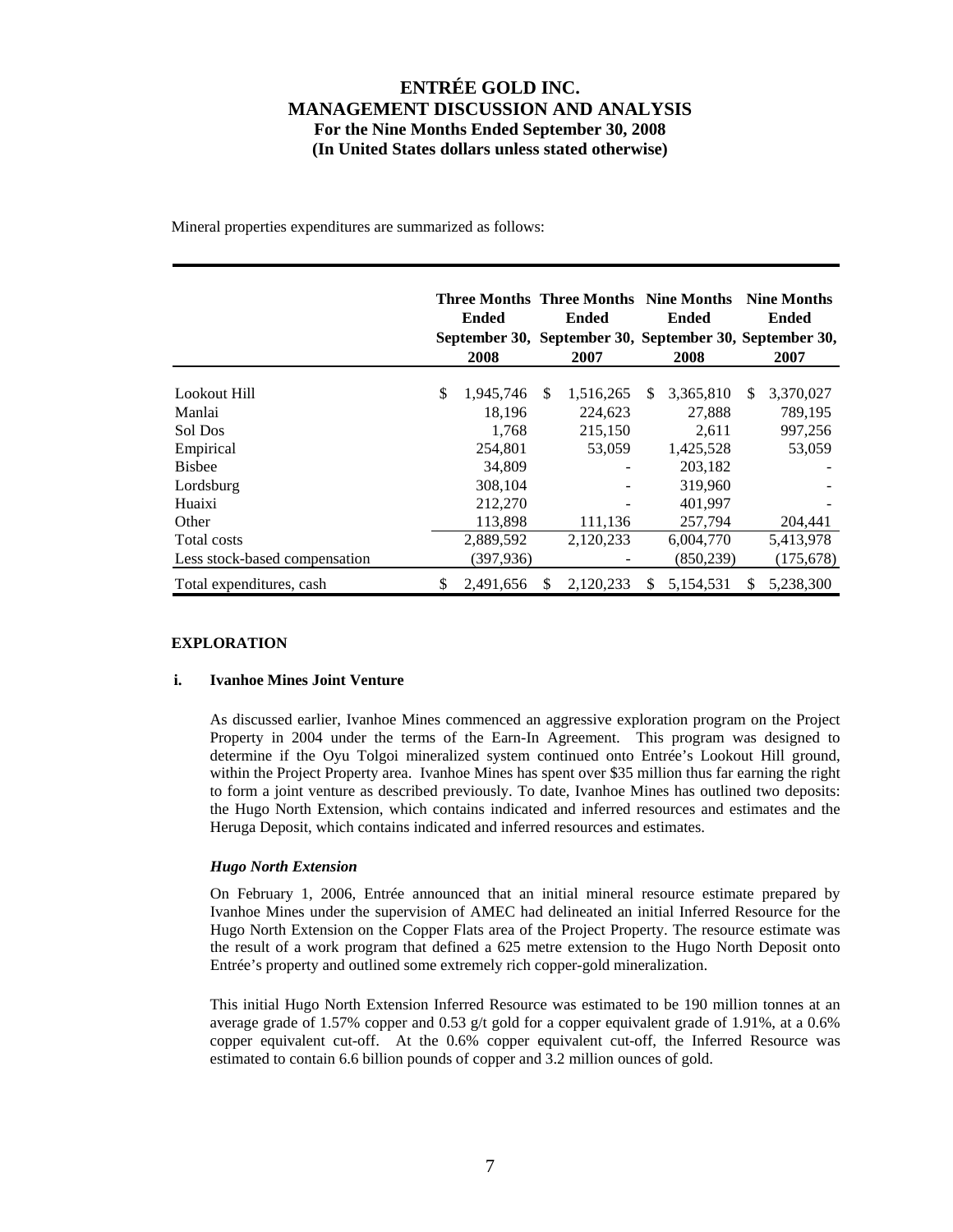In March 2007, the Company announced that an updated mineral resource estimate had been calculated, based on in-fill drilling conducted by Ivanhoe Mines up to November 1, 2006. The updated mineral resource estimate was prepared by AMEC and the corresponding technical report was filed on SEDAR (www.sedar.com). At a 0.6% copper equivalent cut-off, the Hugo North Extension is now estimated to contain an Indicated Resource of 117 million tonnes grading 1.80% copper and 0.61 g/t gold (a copper equivalent grade of 2.19%). This Indicated Resource is estimated to contain 4.6 billion pounds of copper and 2.3 million ounces of gold (Table 1). In addition the Hugo North Extension is estimated to contain an Inferred Resource of 95.5 million tonnes grading 1.15% copper and 0.31 g/t gold (a copper equivalent grade of 1.35%). The contained metal estimated within the Inferred Resource portion of the Hugo North Extension is 2.4 billion pounds of copper and 950,000 ounces of gold. See Table 1 below for details. For further information, see the Company's news release dated March 29, 2007 available on SEDAR.

#### *Cautionary Note to U.S. Investors concerning estimates of Inferred and Indicated Resources.*

*This section uses the term "Inferred and Indicated Resources." We advise U.S investors that while this term is recognized and required by Canadian regulations, the U.S. Securities and Exchange Commission does not recognize it. "Inferred and Indicated Resources" have a great amount of uncertainty as to their existence, and great uncertainty as to their economic and legal feasibility. It cannot be assumed that all or any part of the Inferred and Indicated Mineral Resource will ever be upgraded to a higher category. Under Canadian rules, estimates of Inferred and Indicated Mineral Resources may not form the basis of feasibility or pre-feasibility studies, except in rare cases. U.S. investors are cautioned not to assume that part or all of an Inferred and Indicated Resource exists, or is economically or legally mineable.* 

#### **Table 1: Hugo North Extension Indicated and Inferred Mineral Resource on the Entrée/Ivanhoe Shivee Tolgoi Joint Agreement Property as of February 20, 2007 at various Copper-Equivalent (CuEq) cut-off grades**

|                  | CuEq    | <b>Tonnage</b> | Copper | Gold  | $CuEa*$       | <b>Contained Metal</b> |           |               |  |  |
|------------------|---------|----------------|--------|-------|---------------|------------------------|-----------|---------------|--|--|
| <b>Class</b>     | Cut-off | (tonnes)       | $(\%)$ | (g/t) | $\frac{1}{2}$ | Cu (°000 lb)           | $Au$ (oz) | CuEq('000 lb) |  |  |
| <b>Indicated</b> | $1.0\,$ | 84,800,000     | 2.22   | 0.80  | 2.73          | 4,150,000              | 2,180,000 | 5,104,000     |  |  |
|                  | 0.6     | 117,000,000    | 1.80   | 0.61  | 2.19          | 4,643,000              | 2,290,000 | 5,649,000     |  |  |
|                  | 0.3     | 137,900,000    | 1.59   | 0.52  | 1.92          | 4,834,000              | 2,310,000 | 5,837,000     |  |  |
|                  |         |                |        |       |               |                        |           |               |  |  |
| <b>Inferred</b>  | 1.0     | 62,200,000     | 1.39   | 0.39  | 1.64          | 1,906,000              | 780,000   | 2,249,000     |  |  |
|                  | 0.6     | 95,500,000     | 1.15   | 0.31  | 1.35          | 2,421,000              | 950,000   | 2,842,000     |  |  |
|                  | 0.3     | 152,400,000    | 0.85   | 0.23  | 1.00          | 2,856,000              | 1,130,000 | 3,360,000     |  |  |

\*Copper equivalent (CuEq) grades have been calculated using assumed metal prices (US\$1.35/lb. for copper and US\$650/oz. for gold); %CuEq = %Cu +  $[Au(g/t)x(18.98/29.76)]$ . The equivalence formula was calculated assuming that gold recovery was 91% of copper recovery. The contained gold and copper represent estimated contained metal in the ground and have not been adjusted for the metallurgical recoveries of gold and copper

In 2006, Ivanhoe Mines completed a program of condemnation drilling on the Entrée-Ivanhoe Lookout Hill Agreement Area in preparation for infrastructure construction associated with the development of Oyu Tolgoi. On October 25, 2006, the Company announced that a body of lowgrade shallow copper and gold mineralization ("Ulaan Khud") was intersected approximately 7 kilometres north of the Hugo North Extension. The area between Ulaan Khud and the Hugo North Extension has received only limited drill testing and remains a high priority exploration target.

### *Javhlant License (Heruga Deposit)*

The southward extension to the Oyu Tolgoi copper-gold mineralized system onto the Entrée-Ivanhoe Project Property has now been documented through drill testing by Ivanhoe Mines (see Entrée news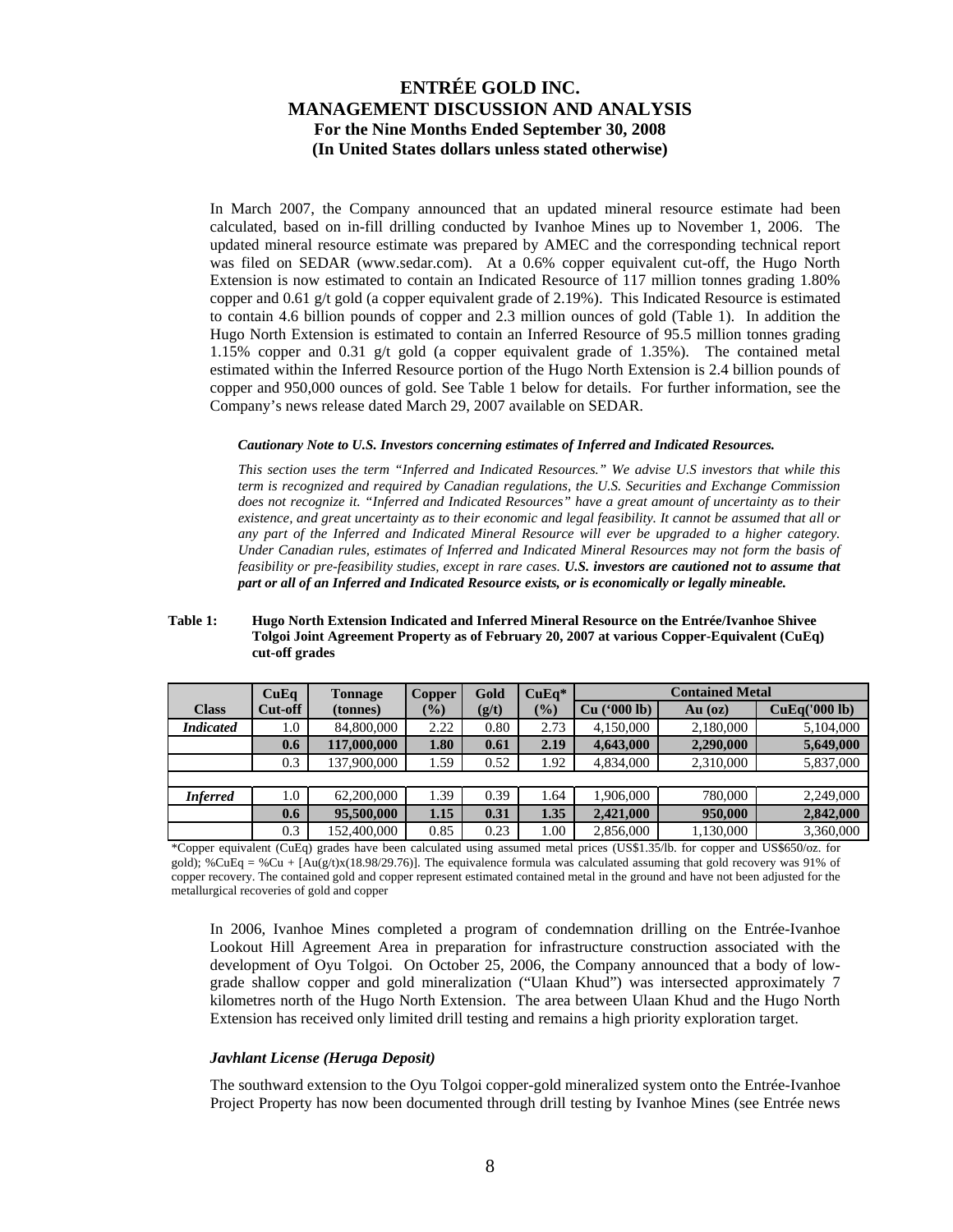releases of October 3 and 9, 2007 and January 16 and February 26, 2008 and the subsequent Inferred Resource estimate on March 12, 2008.)

Results from drilling at Heruga have identified significant molybdenum-rich copper-gold mineralization. These results demonstrate that the Heruga discovery extends for a strike length of at least 1,800 metres, and remains open to the north, south and east. The Heruga Deposit was discovered by drill-testing an induced polarization ("IP") geophysical anomaly that defined a 3 kilometre-long, north-south zone of high chargeability with a width up to 1,000 metres. The anomaly trends north-northeast towards the Southwest Oyu Deposit on Oyu Tolgoi.

On March 12, 2008, Entrée announced an initial mineral resource estimate prepared for the Heruga copper, gold, and molybdenum deposit. Heruga is estimated to contain an Inferred Resource of 760 million tonnes grading 0.48% copper, 0.55 g/t gold and 142 ppm molybdenum for a copper equivalent grade of 0.91%, using a 0.60% copper equivalent cut-off grade, see Table 2 on page 10. Based on these figures, the Heruga deposit is estimated to contain at least 8 billion pounds of copper and 13.4 million ounces of gold. The drilling was conducted by partner and project operator, Ivanhoe Mines.

Over 54,000 metres have been drilled to date on Heruga, outlining a coherent block of copper-goldmolybdenum mineralization extending for approximately 1,800 metres north-south, with a vertical thickness typically varying between 400 to 800 metres, and a width of 200 to 300 metres. The shallowest portion of this mineralized system starts at a vertical depth of between 500 and 600 metres. Ivanhoe Mines continues to drill the northern extension of the deposit, with one rig currently drilling north of the Javhlant-Oyu Tolgoi license boundary.

| Cut-off               | Tonnage       | Cu            | Au   | Mo  | Cu<br>$Eq*$   | <b>Contained Metal</b> |                  |                   |  |
|-----------------------|---------------|---------------|------|-----|---------------|------------------------|------------------|-------------------|--|
| CuEq<br>$\frac{6}{9}$ | 1000's<br>(t) | $\frac{6}{9}$ | g/t  | ppm | $\frac{0}{0}$ | Cu<br>('000 lb)        | Au<br>('000 oz.) | CuEq<br>('000 lb) |  |
| >1.00                 | 210,000       | 0.57          | 0.97 | 145 | 1.26          | 2,570,000              | 6,400            | 5,840,000         |  |
| >0.60                 | 760,000       | 0.48          | 0.55 | 142 | 0.91          | 8,030,000              | 13,400           | 15,190,000        |  |
| >0.30                 | 420,000       | 0.37          | 0.40 | 111 | 0.69          | 11,670,000             | 18,200           | 21,530,000        |  |

### **Table 2: Heruga Inferred Resource - March 2008**

\*Copper Equivalent estimated using \$1.35/pound ("lb") copper ("Cu"), \$650/ounce ("oz") gold ("Au") and \$10/lb molybdenum ("Mo"). The equivalence formula was calculated assuming that gold and molybdenum recovery was 91% and 72% of copper recovery respectively. CuEq was calculated using the formula CuEq = %Cu +  $((g/t \text{ Au*18.98}) + (\text{Mo*0.01586}))/29.76$ . The contained gold, copper and molybdenum in the tables have not been adjusted for recovery. The 0.6% CuEq cut-off is highlighted as the base case resource for underground bulk mining.

The discovery of the Heruga Deposit marks a new style of molybdenum-rich mineralization not previously encountered on the Oyu Tolgoi trend.

Identified deposits now occur over 20 kilometres along the structural trend hosting Oyu Tolgoi, Hugo North Extension and Heruga. Entrée management's long held belief that significant mineralization could extend onto Entrée's ground beyond the borders of Oyu Tolgoi has now been confirmed both to the north and south.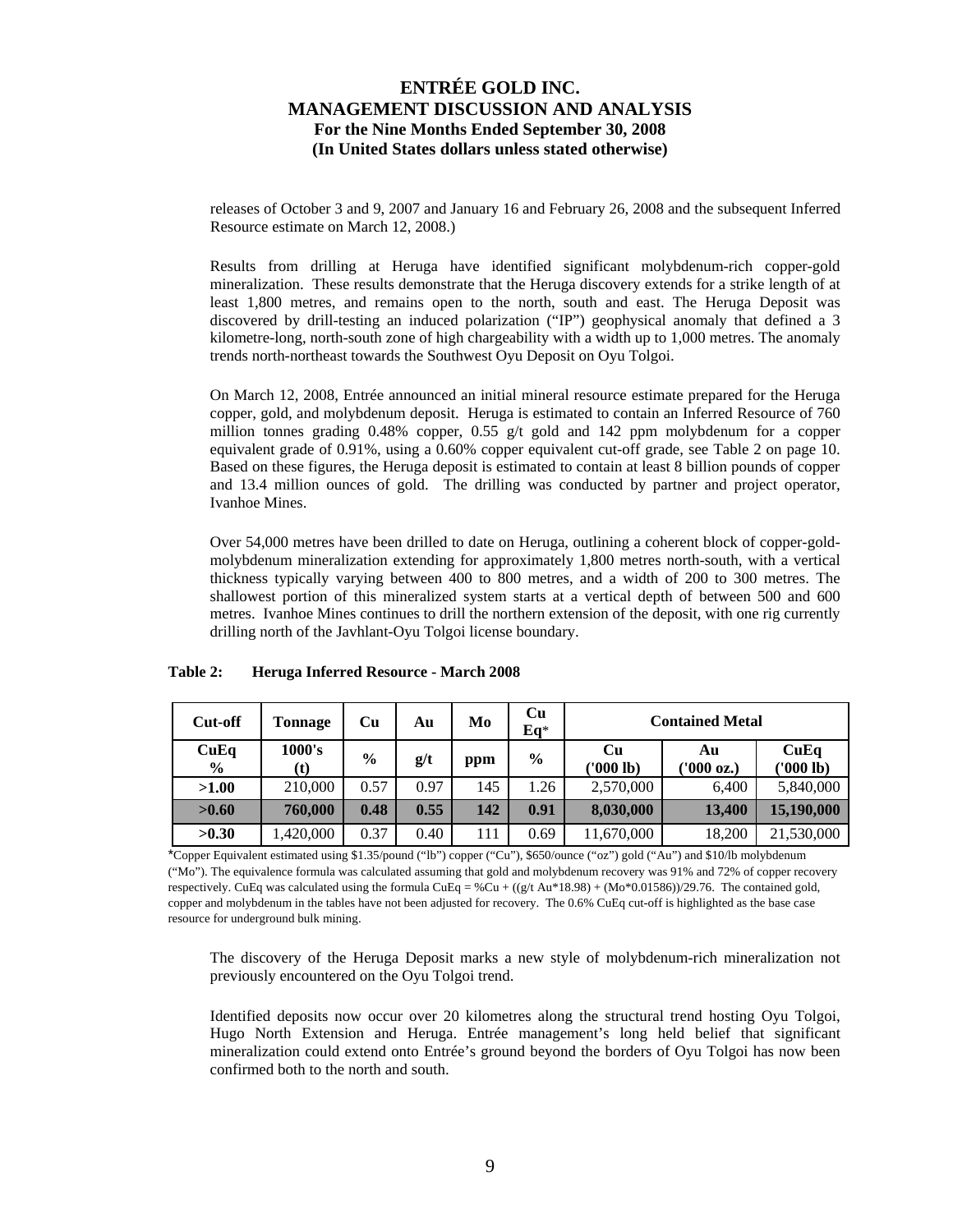#### **ii. Lookout Hill**

Results obtained during the 2007 exploration season were sufficiently encouraging that the technical team proposed a phased follow-up program for 2008. A Phase I program including 2,000 metres of drilling was designed to further test areas of interest with a second phase with 3,000 metres of drilling proposed if Phase I has successful.

Entrée commenced the 2008 exploration season on its 100% owned Lookout Hill property in May. In August 2008, Entrée announced the discovery of coal in the northwest corner of the large western Togoot licence (Nomkhon Bohr target) and in September announced a \$2 million increase in exploration spending on Nomkhon Bohr and other targets such as Coking Flats. Nomkhon Bohr and adjacent areas are currently being explored by geophysics (IP and magnetics), excavator trenching and RC and diamond drilling. Drilling of selected base and precious metal targets on the 100% Entrée portion of the Shivee Tolgoi licence will also be completed in 2008.

For the three months ended September 30, 2008, Lookout Hill expenses were \$1,945,746 compared to \$1,516,265 during the three months ended September 30, 2007 as set out above. For the nine months ended September 30, 2008, Lookout Hill expenses were \$3,365,810 compared to \$3,370,027 during the nine months ended September 30, 2007 as set out above. The higher expenses in 2008 were due to the costs associated with evaluating the new coal discovery, Nomkhon Bohr.

#### **iii. Manlai**

Entree's Manlai property is located approximately 125 kilometres to the north of Lookout Hill and adjoins the east end of Ivanhoe Mines' Kharmagtai porphyry copper-gold project. At the Manlai Project in 2007, 1,960 metres of diamond drilling was completed in two holes on the East Target area. This target was centered on coincident magnetometer and induced polarization anomalies, and anomalous copper and molybdenum in soil geochemistry, with surface exposure of stockwork quartz veining containing chalcopyrite and bornite over an area of 500 x 150 metres.

Limited work on the Manlai project is planned for 2008. The Company has extended the licence to 2010.

For the three months ended September 30, 2008, Manlai expenses were \$18,196 compared to \$224,623 during the three months ended September 30, 2007 as set out above. For the nine months ended September 30, 2008, Manlai expenses were \$27,888 compared to \$789,195 during the nine months ended September 30, 2007 as set out above. This decrease in expenditures was due to the termination of exploration at this location in August 2007.

#### **iv. Sol Dos Prospect**

In February, 2008, the Company chose to discontinue earning-in on the Sol Dos prospect due to the lack of favourable results and has terminated this agreement.

For the three months ended September 30, 2008, Sol Dos expenses were \$1,768 compared to \$215,150 during the three months ended September 30, 2007 as set out above. For the nine months ended September 30, 2008, Sol Dos expenses were \$2,611 compared to \$997,256 during the nine months ended September 30, 2007 as set out above. This decrease was due to the termination of exploration in 2007 and subsequent termination of the agreement in 2008. 2008 costs were incurred completing drill site reclamation which could not be completed in 2007.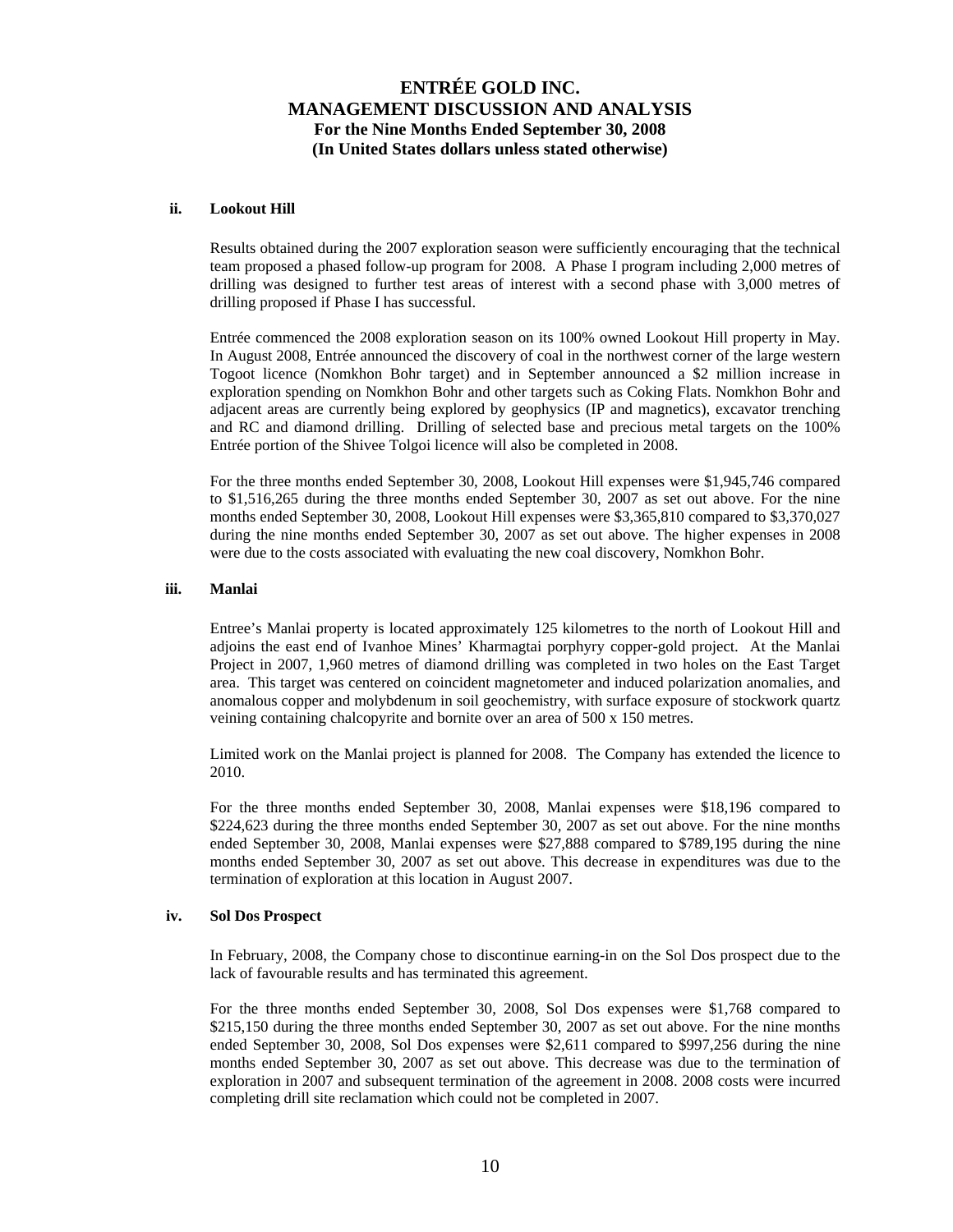### **v. Empirical Discovery Agreement 2007**

In July 2007, the Company entered into an agreement with Empirical Discovery LLC to explore for and develop porphyry copper targets in southeastern Arizona and adjoining southwestern New Mexico. Under the terms of the agreement, Entrée has the option to acquire an 80% interest in any of the properties by incurring exploration expenditures totaling a minimum of \$1.9 million and issuing 300,000 shares within 5 years of the anniversary of Toronto Stock Exchange ("TSX") acceptance of the agreement (August 9, 2007). If Entrée exercises its option, Empirical may elect within 90 days to retain a 20% participating interest or convert to a 2% Net Smelter Returns ("NSR") royalty, half of which may be purchased for \$2 million.

The principals of Empirical have extensive experience in exploration for copper porphyries in the Americas, as well as access to proprietary geophysical interpretation techniques of particular application to large regional datasets. These techniques have been modeled using a number of known deposits, and the criteria developed will be used to identify buried targets from the regional database.

Entrée has acquired exploration rights to approximately 24,600 acres (9,995 ha) southeast of Safford, Arizona and extending into southwest New Mexico. Geophysical, geochemical and geological surveys have been completed on all of the four targets. Results are being evaluated and high priority targets may be drill tested in the last quarter 2008.

For the three months ended September 30, 2008, Empirical expenses were \$254,801 compared to \$53,059 during the three months ended September 30, 2007 as set out above. For the nine months ended September 30, 2008, Empirical expenses were \$1,425,528 compared to \$53,059 during the nine months ended September 30, 2007 as set out above. The Company did not begin active exploration until the end of 2007; therefore there were limited exploration costs in the nine months of 2007.

## **vi. Empirical Discovery Agreement 2008 (Bisbee)**

In January 2008, the Company entered into a second agreement with Empirical Discovery LLC to explore for and test porphyry copper targets in a specified area near Bisbee, Arizona. Bisbee is located within a copper district that produced over 8 billion pounds of copper and 3 million ounces of gold in the last century. The Company intends to use the proprietary geophysical interpretation techniques developed by the principals of Empirical to locate buried porphyry copper targets. The recently acquired property covers over 10,800 acres (4,370 ha). Under the terms of the agreement, Entrée has the option to acquire an 80% interest in any of the properties by incurring exploration expenditures totaling a minimum of \$1.9 million and issuing 150,000 shares within 5 years of the anniversary of TSX acceptance of the agreement (Feb 13, 2008). If Entrée exercises its option, Empirical may elect within 90 days to retain a 20% participating interest or convert to a 2% NSR royalty, half of which may be purchased for \$2 million.

Land acquisition and reconnaissance exploration were conducted during the first half of 2008. Geophysical surveys are expected to commence in the last quarter 2008.

For the three months ended September 30, 2008, Bisbee expenses were \$34,809 compared to \$Nil during the three months ended September 30, 2008 as set out above. For the nine months ended September 30, 2008, Bisbee expenses were \$203,182 compared to \$Nil during the nine months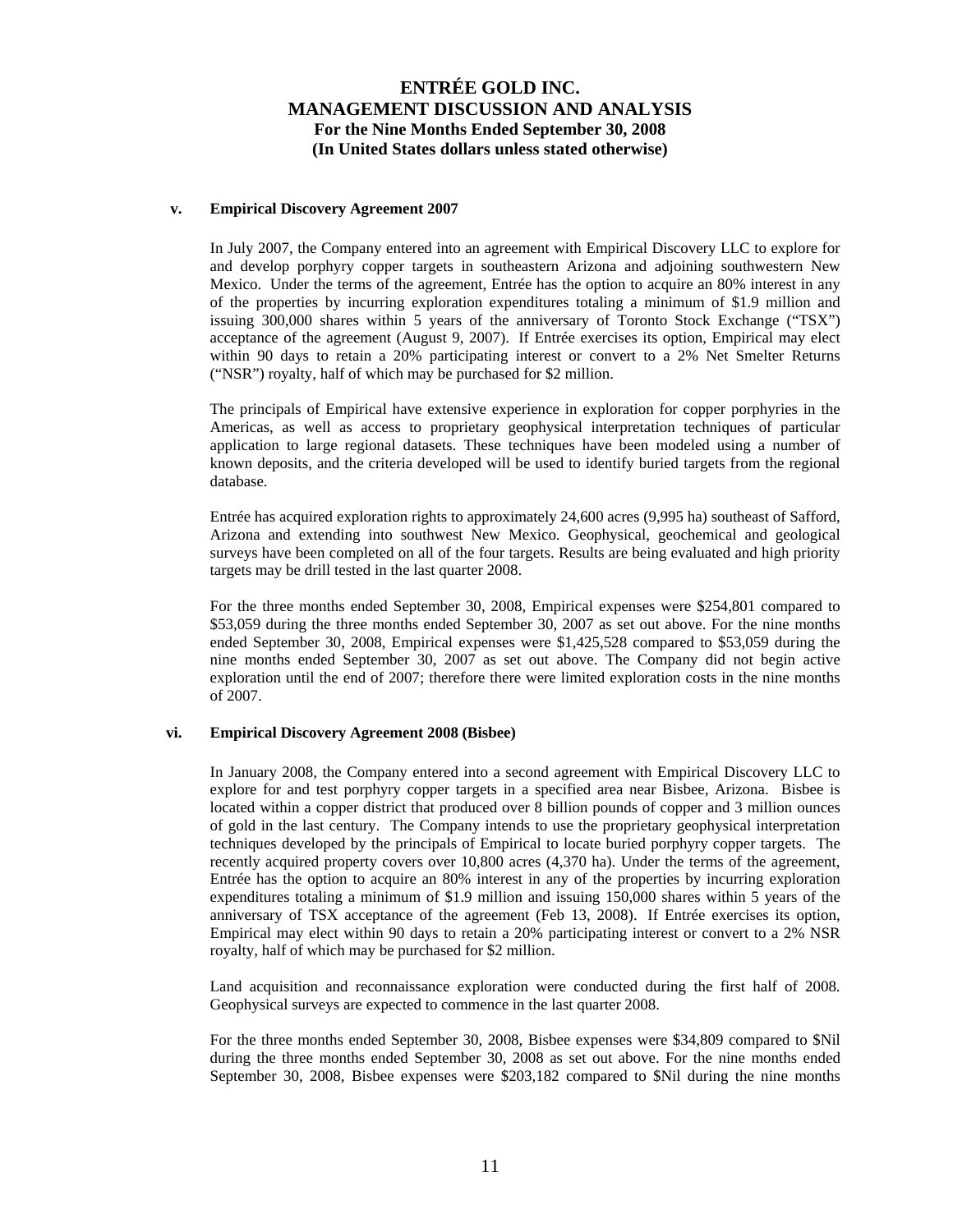ended September 30, 2008 as set out above. The Company did not enter into an agreement to explore this location until 2008; therefore there were no costs in 2007.

#### **vii. Lordsburg**

The Lordsburg claims cover 3,885 ha (9,600 acres) adjacent to the historic Lordsburg copper-goldsilver district, New Mexico, USA. The claims were originally acquired under the 2007 Empirical Discovery agreement.

In September 2008, Entrée announced a \$1.2 million drilling budget to test three geophysical, geochemical and geological targets outlined under the Empirical exploration program. Diamond drilling at Lordsburg commenced October 18, 2008.

For the three months ended September 30, 2008, Lordsburg expenses were \$308,104 compared to \$Nil during the three months ended September 30, 2008 as set out above. For the nine months ended September 30, 2008, Lordsburg expenses were \$319,960 compared to \$Nil during the nine months ended September 30, 2008 as set out above. The Company began exploration of this location in 2008; therefore there were no costs in 2007.

### **viii. Huaixi**

In November, 2007, Entree entered into an agreement with the Zhejiang No. 11 Geological Brigade to explore for copper within three contiguous exploration licenses, totaling approximately 61 square kilometres in Pingyang County, Zhejiang Province, People's Republic of China.

Entrée has agreed to spend \$3 million to fund exploration activities on the licences (collectively known as "Huaixi" - see maps on www.entreegold.com) over a four year period. After Entrée has expended \$3 million, the Company will hold a 78% interest and Zhejiang No. 11 Geological Brigade will hold a 22% interest in the project.

The licenses cover a large area of advanced argillic alteration with peripheral, small scale, pastproducing copper and pyrite mines. As the area has not been extensively drill-tested to depth or explored using deep-penetrating geophysical techniques, it is believed to offer excellent potential for buried copper-gold deposits. The geology of the Huaixi area is similar to that of high-level systems associated with a number of porphyry copper deposits elsewhere in the world.

Geochemical and geophysical surveys at Huaixi are planned for the last quarter 2008.

For the three months ended September 30, 2008, Huaixi expenses were \$212,270 compared to \$Nil during the three months ended September 30, 2007 as set out above. For the nine months ended September 30, 2008, Huaixi expenses were \$401,997 compared to \$Nil during the nine months ended June 30, 2007 as set out above. The Company did not enter into an agreement to explore this location until the end of 2007; therefore there were no costs in 2007.

#### **B) GENERAL AND ADMINISTRATIVE**

For the three months ended September 30, 2008, general and administrative expense before stock-based compensation was \$1,091,004 compared to \$532,621 during the three months ended September 30, 2007 as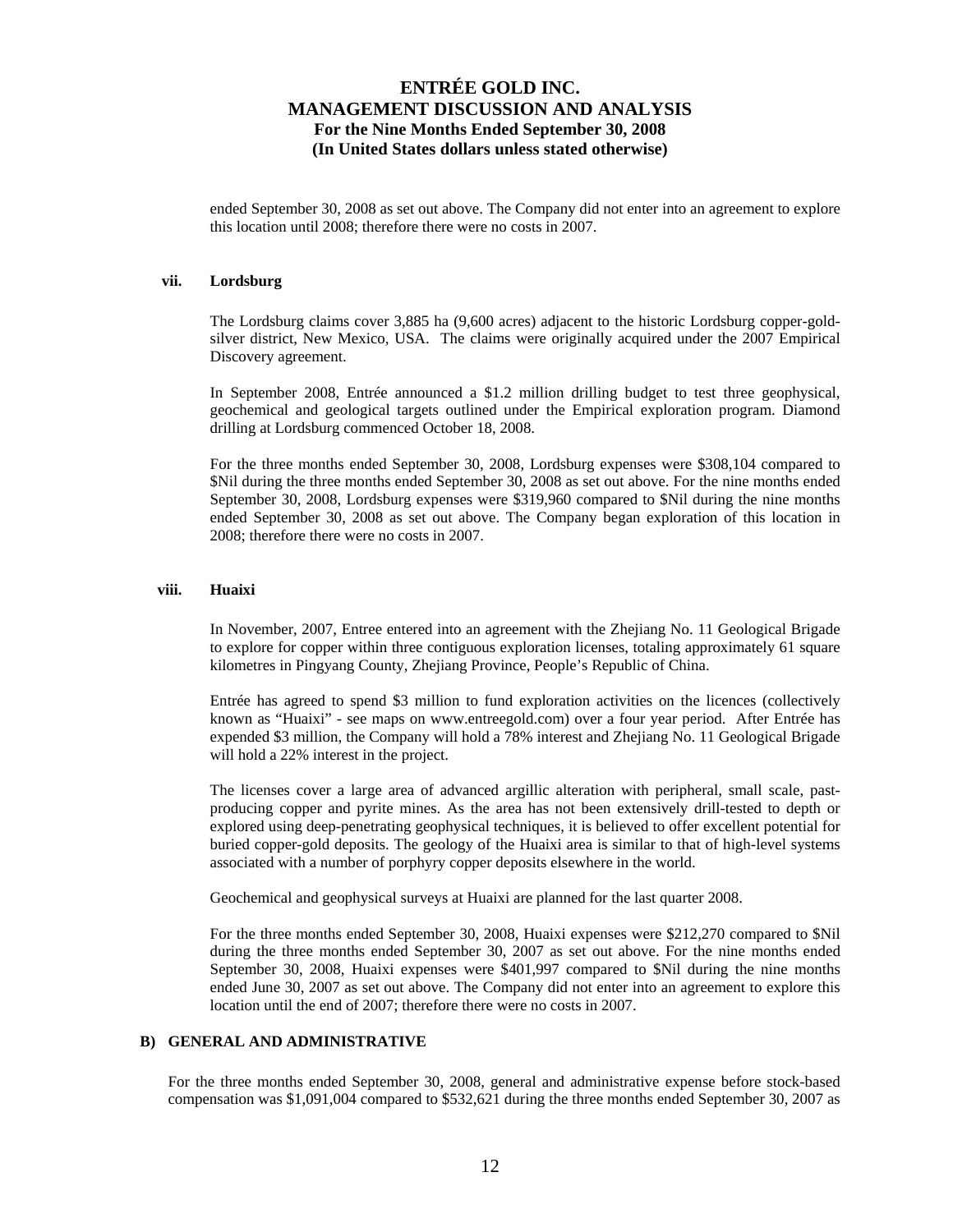set out above. This increase was due to the administration of new projects and increased salary and legal costs. For the nine months ended September 30, 2008, general and administrative expense before stockbased compensation was \$2,609,203 compared to \$1,718,494 during the nine months ended September 30, 2007 as set out above. The increase was primarily due to Sarbanes Oxley Act Section 404 Compliance, increased expenses associated with the administration of new projects and increased salary and legal costs.

### **C) STOCK-BASED COMPENSATION**

For the three months ended September 30, 2008, stock-based compensation expense was \$1,472,532 compared to \$Nil during the three months ended September 30, 2007 as set out above. Stock-based compensation expense for the three months ended September 30, 2008 represents the fair value of vesting stock options. During the three months ended September 30, 2008, 1,399,500 options were granted with a fair value of \$1,439,289 compared to no options granted during the three months ended September 30, 2007. For the nine months ended September 30, 2008, stock-based compensation expense was \$3,639,221 compared to \$1,797,993 during the nine months ended June 30, 2007 as set out above. During the nine months ended September 30, 2008, 2,952,000 options were granted with a fair value of \$3,532,013 compared to 1,370,500 options granted during the nine months ended September 30, 2007, with fair value of \$1,911,925.

### **D) STOCKHOLDER COMMUNICATIONS AND INVESTOR RELATIONS**

For the three months ended September 30, 2008, stockholder communications and investor relations expense before stock-based compensation was \$173,372 compared to \$186,386 during the three months ended September 30, 2007 as set out above. This difference was due to a reduction in advertising and conference expenses. For the nine months ended September 30, 2008, stockholder communications and investor relations expense before stock-based compensation was \$514,540 compared to \$572,181 during the nine months ended September 30, 2007 as set out above. This decrease was due to a reduction in advertising and conference expenses.

### **E) INTEREST INCOME**

For the three months ended September 30, 2008, interest income was \$443,438 compared to \$318,226 during the three months ended September 30, 2007 as set out above. For the nine months ended September 30, 2008, interest income was \$1,656,630 compared to \$596,083 during the nine months ended September 30, 2007 as set out above. The Company earns income on its cash and cash equivalents. The increase was due to greater principal amounts invested due to the proceeds from the exercise of warrants, the exercise of options and the Treasury Offering.

## **F) VALUATION OF INVESTMENT**

### *Asset Backed Commercial Paper*

The Company owns Third Party Asset Backed Commercial Paper (ABCP) with a face value of C\$4,015,709. When the ABCP matured but was not redeemed in 2007, it became the subject of an ongoing restructuring process that will replace the ABCP with long term asset backed securities (New Notes).

While the restructuring proposal received investor approval in April 2008, and Court approval in June 2008, the proposal has been the subject of numerous appeals to the Ontario Court of Appeal and the Supreme Court of Canada. In September 2008, the Supreme Court of Canada denied all the appeals, thus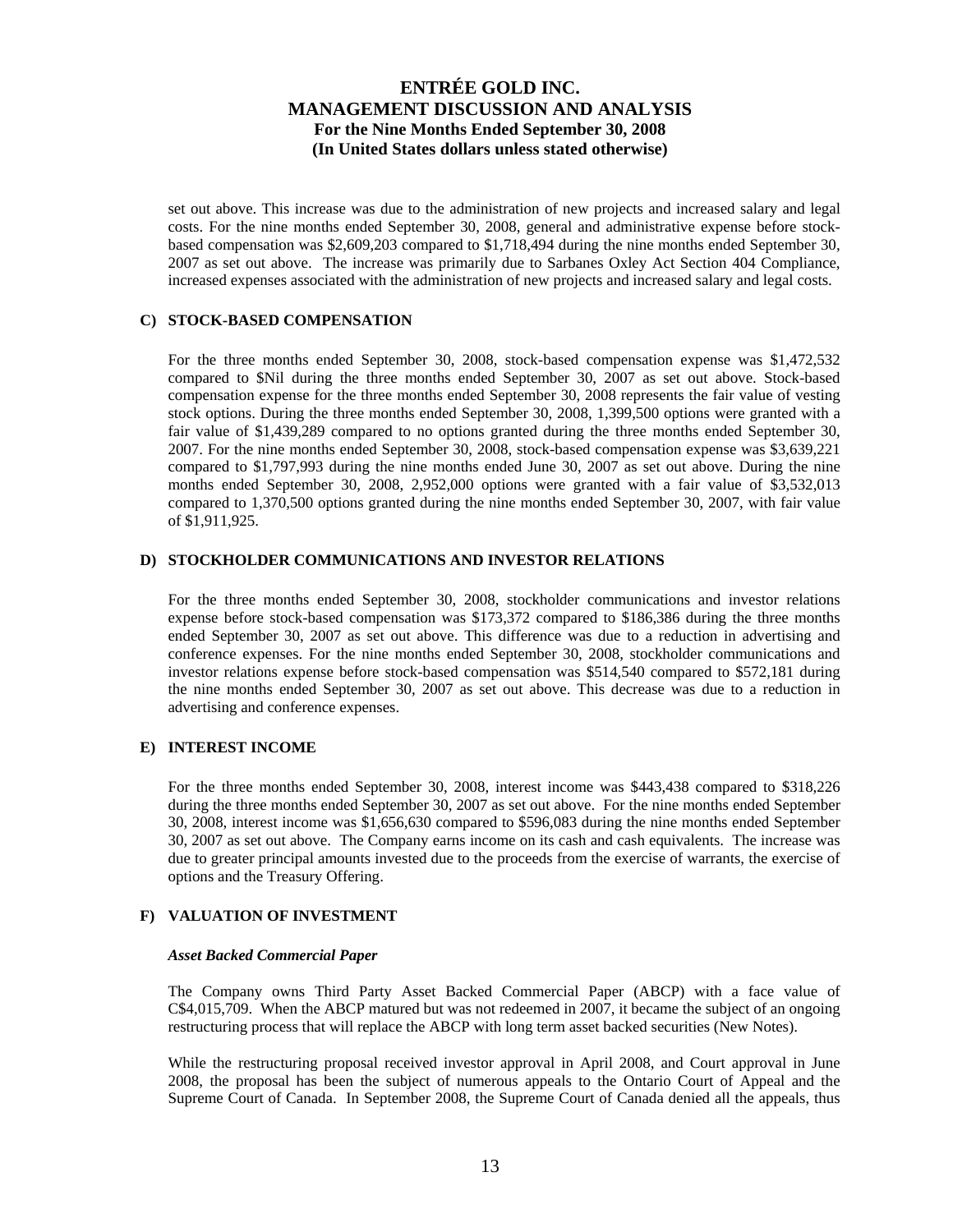clearing the way for implementation of the restructuring plan. A firm implementation date has not yet been provided, but the Pan-Canadian Investor Committee which is overseeing the restructuring has indicated an intent to complete the restructuring prior to the end of November 2008.

Since the restructuring process began, the Company has been valuing its ABCP using a methodology that estimates the characteristics of the New Notes that the Company will receive and then, using a variety of quantitative and qualitative market inputs, estimates the price a prospective investor would pay for those notes using a discounted cash flow calculation. This value was then probability weighted based on Management's estimate of the probability of a successful implementation of the restructuring compared to the probability of the restructuring failing.

At September 30, 2008 developments in the global credit market made it increasingly difficult to estimate the yield that a prospective investor will require since the number of potential investors has been significantly reduced. In prior periods, the Company was able to make specific enquiries of prospective investors to ascertain the yield that they would require. Due to the current market turmoil, however, such enquiries are not analytically useful as there are too few prospective investors at this time and few of them are focused on the Canadian ABCP market.

The Company takes the view that the credit quality and fair market value of its ABCP have been impaired from the previous quarter, but not to the extent that would be reflected by any potential transactions in today's distressed credit environment. A key negative indicator has been recent corporate defaults that present increased risk in many structured credit products globally, including the Company's ABCP.

The impact is partially mitigated by the fact that the assets supporting the New Notes are primarily of a 'super senior' nature and can generally withstand 10 to 15 defaults prior to suffering any principal loss. Additionally, the triggers that would cause the underlying assets to post additional collateral remain remote, and even if the triggers were hit, the New Notes have access to a Margin Funding Facility that will allow collateral calls to be met without economic impact to the New Notes.

Under the Plan, existing ABCP will be exchanged for several classes of new long term floating rate notes. Based on information currently available from the Committee the notes we will receive under the plan will be as follows:

|                               |                | <b>Expected Credit Par Amount</b> |              |
|-------------------------------|----------------|-----------------------------------|--------------|
| <b>Issuer</b>                 | Class          | <b>Rating</b>                     | (C\$)        |
| Master Asset Vehicle 2        | A1             | AA                                | 822,417<br>S |
| <b>Master Asset Vehicle 2</b> | A <sub>2</sub> | AA                                | 2,621,455    |
| <b>Master Asset Vehicle 2</b> |                | none                              | 451,366      |
| <b>Master Asset Vehicle 2</b> |                | none                              | 120,471      |
| <b>Total</b>                  |                |                                   | 4,015,709    |

At September 30, 2008 the fair value of the Company's financial instrument, which is measured on a recurring basis was C\$1,628,189. This instrument is valued based on Level 3 inputs (Note 3) and represents the Company's only financial instrument.

Management has estimated as at September 30, 2008 the fair value adjustment on ABCP held by using a probability-weighted cash flow approach. To accomplish this, we modeled the key characteristics of the new notes ("Restructured Notes") based upon details provided in the Information Statement and JP Morgan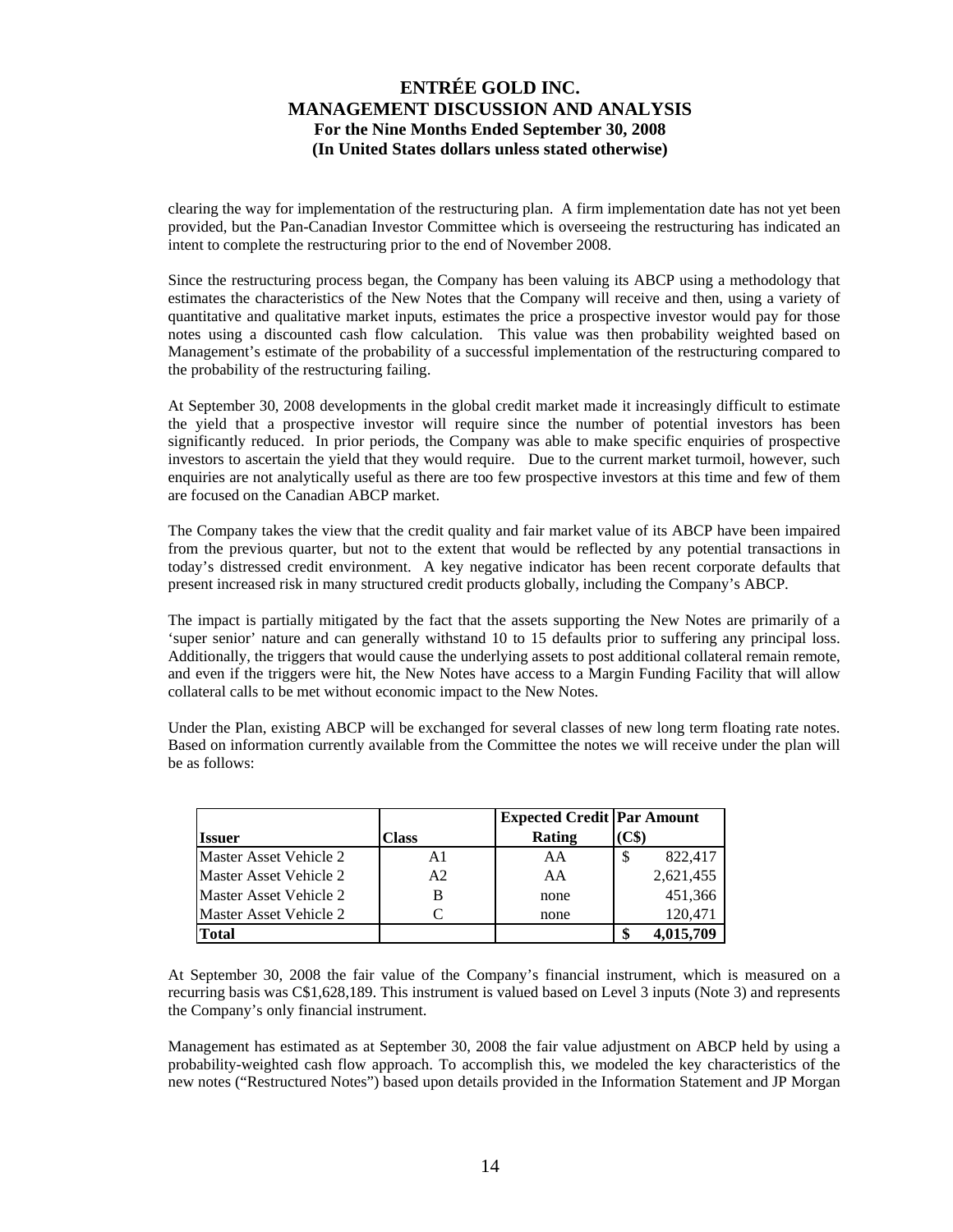Report issued by the Committee on March 20, 2008. Where these materials lacked sufficient detail, Management developed estimates with the assistance of an external financial advisor.

The Company then arrived at a value for the Restructured Notes by estimating the yield that a prospective purchaser would require in order to purchase the notes. The resulting valuation is the one that provides the required yield to prospective investors and is estimated to be function of credit quality, prevailing interest rates, the potential for future margin calls, the potential lack of liquidity in the market, and the complexity of the instruments. Depending on the class of note, our estimates of required yield ranged from 11.8% to 44.3%.

We have not included an estimate of the Committee's restructuring costs, which have been advised as being immaterial, nor have we included any interest income on our investments since their acquisition dates of August, 2007.

The assumptions which have the most significant impact on our estimates of fair value include: whether or not the restructuring is successful and the yield required by prospective investors. In the event the restructuring is unsuccessful, recoverable values could be materially different from the estimated value presented here. With regard to the yield requirement, we have done a sensitivity analysis on that assumption with yielded a range of potential valuations between C\$1.4 million and C\$2.0 million.

Based on this fair value methodology, we recorded an estimated fair value charge of \$489,623 in the quarter ended March 31, 2008, no further impairment for the quarter ended June 30, 2008 and a further fair value adjustment of \$844,537 in the quarter ended September 30, 2008.. While we believe that we have utilized an appropriate methodology to estimate fair value, given the current state and ongoing volatility of global credit markets there can be no assurance that management's estimate of potential recovery as at September 30, 2008 is accurate. Subsequent adjustments, either materially higher or lower, may be required in future reporting periods. Management will continue to seek all avenues to recover the maximum value from the original investments and interest due.

### *Equity Method Investment*

The Company has a 20% equity investment in a joint venture with Ivanhoe Mines (Note 6). As the investment is not a publically traded company, there is not a quoted price to determine fair values. For impairment purposes we conduct an impairment assessment of events or circumstances that indicate that an other than temporary impairment may have occurred utilizing an expected present value technique to determine the fair value of underlying assets and liabilities. At September 30, 2008, the Company's investment in the joint venture is \$Nil. The Company's share of the loss of the joint venture is \$325,989 for the quarter ended September 30, 2008 (September 30, 2007, \$Nil).

## **G) OUTLOOK**

In Mongolia, the Company proposed a two phase work program for its 100% owned ground outside of the joint venture area of Lookout Hill and had budgeted approximately \$3.8 million. A focused geophysical program commenced in May 2008 and in August 2008 the Company announced the discovery of coal on the western, 100% owned Togoot licence. In September 2008, the Company announced a budget increase of an additional \$2 million to further evaluate the coal discovery and surrounding areas. Coal exploration is continuing using geophysics, excavator trenching and up to three RC and diamond drill rigs. Selected copper and gold prospects on the 100% owned portion of the Shivee Tolgoi licence are planned to be drill tested in 2008.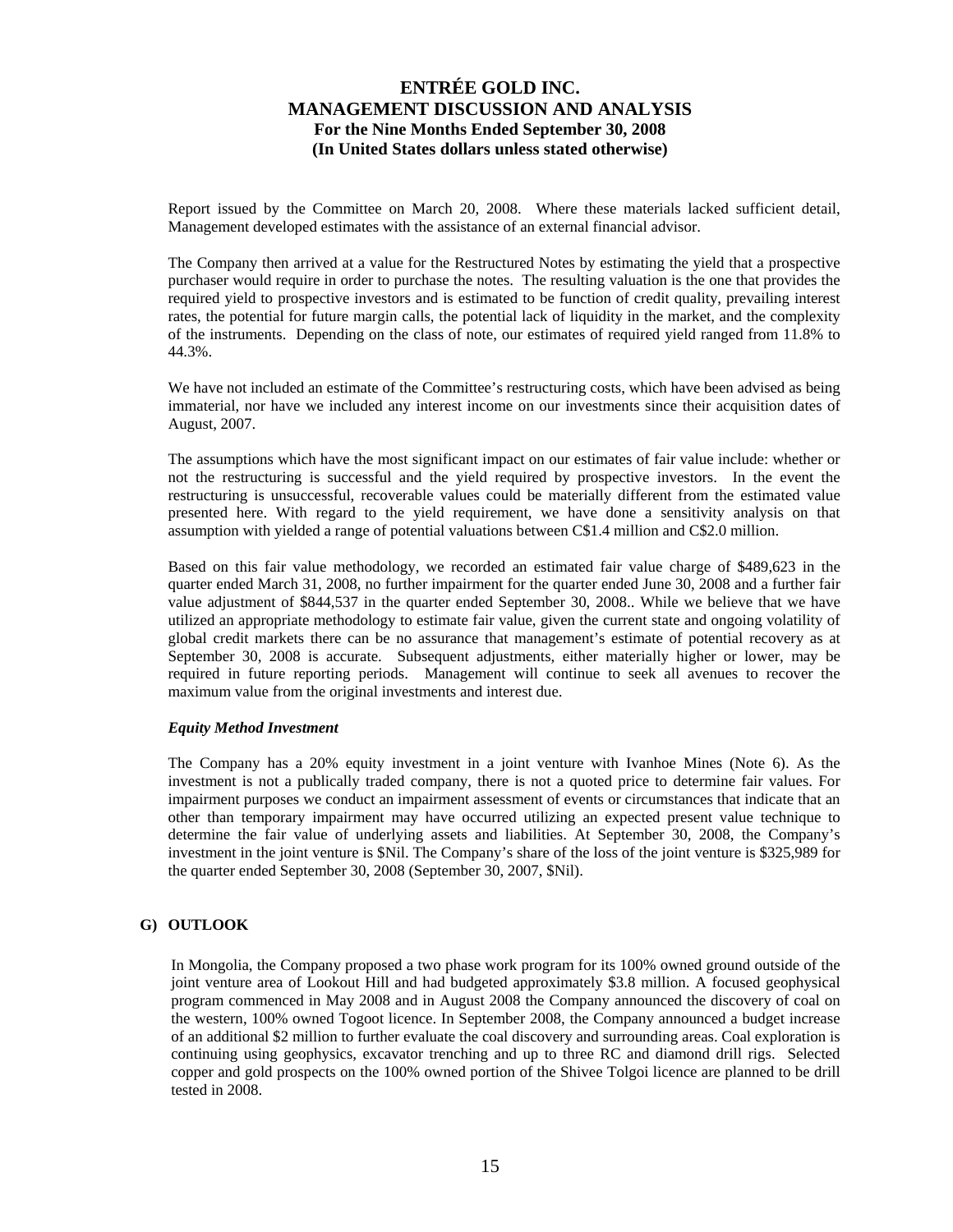Mineral licenses for the Shivee Tolgoi, Javhlant and Togoot properties were extended for final expiry in March and April 2010, unless previously converted to mining licenses. A portion of the Shivee Tolgoi license and the Javhlant license are subject to the joint venture with Ivanhoe Mines. The Manlai licence also expires in March 2010. Mongolian exploration licenses are maintained in good standing by payment to the Mineral Resources and Petroleum Authority of Mongolia of set annual fees escalating from \$0.10 to \$1.50 per hectare over the course of the mineral tenure. The total estimated annual fee in order to maintain the licenses in good standing is approximately \$280,000.

Drilling by the Ivanhoe-Entrée joint venture is expected to continue on the Heruga Deposit and other joint venture targets with one to two drills.

Ground acquisition of priority targets has largely been completed in Arizona and New Mexico as per the Empirical Agreement 2007. Initial evaluation of the four acquired targets has been completed and is expected to continue throughout 2008 with possible drilling of high priority targets commencing in the last quarter 2008. The Company has budgeted approximately \$1.4 million for the Empirical Arizona and New Mexico work program in 2008. In September 2008, the Empirical Lordsburg target was upgraded to a separate project and \$1.2 million budgeted for drill testing of three significant geophysical, geochemical and geological anomalies. Drilling at Lordsburg commenced in mid-October 2008.

The Company entered into an agreement with the Zhejiang No. 11 Geological Brigade to explore for copper within three prospective contiguous exploration licences, totaling approximately 61 square kilometres in Pingyang County, Zhejiang Province, People's Republic of China. After Entrée has expended \$3 million over 4 years, the Company will have earned a 78% interest and Zhejiang No. 11 Geological Brigade will hold a 22% interest in the project. The Company has completed registration of a Chinese business entity. Approximately \$500,000 has been budgeted for the China work program in 2008 and geochemical and geophysical surveys are expected to be completed in the last quarter 2008.

The Company is actively engaged in looking for properties to acquire and manage, which are complementary to its existing projects, particularly large tonnage base and precious metal targets in eastern Asia (particularly China, Mongolia and Russia), in the southwestern United States (Arizona, New Mexico and Nevada) and South America.

The commodities the Company is most likely to pursue include copper, gold and molybdenum, which are often associated with large tonnage, porphyry related environments. The Company has entered into agreements to acquire these types of targets over the past several months in the southwestern U.S and more recently in China. Other jurisdictions may be considered, depending on the merits of the potential asset. Other commodity associations the Company may consider include mafic-ultramafic hosted nickel and intrusive-related tungsten-tin-base metals. These commodities often occur in large tonnage geological environments.

Smaller, higher grade systems will be considered by the Company if they demonstrate potential for nearterm production and cash-flow. If the Company is able to identify smaller, higher grade bodies that may be indicative of concealed larger tonnage mineralized systems, it may negotiate and enter into agreements to acquire them.

The Company feels confident that it has sufficient funds available for ongoing operations and possible future acquisitions.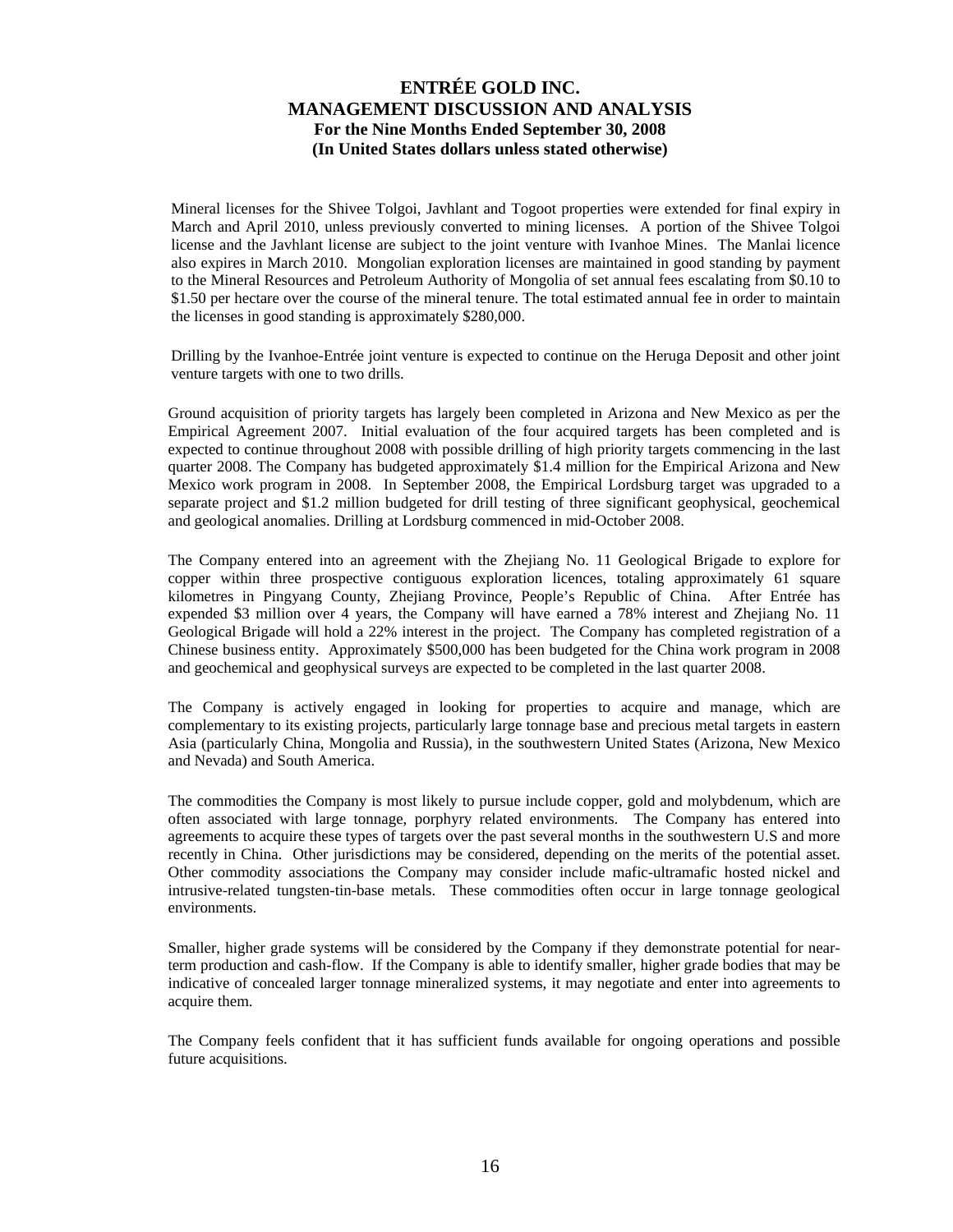## **4. SELECTED QUARTERLY DATA**

|                                                           |    | <b>Ended</b><br>September 30,<br>2008 |     | Three Months Three Months Three Months Three Months<br><b>Ended</b><br><b>June 30,</b><br>2008 |          | Ended<br>March 31,<br>2008 |     | Ended<br>December 31,<br>2007 |  |
|-----------------------------------------------------------|----|---------------------------------------|-----|------------------------------------------------------------------------------------------------|----------|----------------------------|-----|-------------------------------|--|
| Exploration                                               | \$ | 2,889,592                             | \$. | 2,112,848                                                                                      | <b>S</b> | 1,002,330                  | \$. | 1,097,168                     |  |
| General and administrative                                |    | 2,350,113                             |     | 2,514,253                                                                                      |          | 1,162,875                  |     | 1,222,037                     |  |
| Loss from operations                                      |    | (5,239,705)                           |     | (4,627,101)                                                                                    |          | (2,165,205)                |     | (2,319,205)                   |  |
| Interest income                                           |    | 443,438                               |     | 537,010                                                                                        |          | 676,182                    |     | 494.635                       |  |
| Loss from equity investee                                 |    | (325,989)                             |     |                                                                                                |          |                            |     |                               |  |
| Fair value adjustment to asset backed<br>commercial paper |    | (844,537)                             |     |                                                                                                |          | (489, 623)                 |     | (425, 108)                    |  |
| Net loss                                                  | \$ | (5,966,793)                           | \$. | (4.090.091)                                                                                    | \$.      | (1,978,646)                | \$. | (2,249,678)                   |  |
| Loss per share, basic and diluted                         | \$ | (0.06)                                | -S  | (0.04)                                                                                         | S        | (0.03)                     | S   | (0.03)                        |  |

|                                       |     | Ended<br>September 30,<br>2007 |     | Three Months Three Months Three Months Three Months<br>Ended<br><b>June 30,</b><br>2007 |    | <b>Ended</b><br>March 31,<br>2007 |     | <b>Ended</b><br>December 31,<br>2006 |
|---------------------------------------|-----|--------------------------------|-----|-----------------------------------------------------------------------------------------|----|-----------------------------------|-----|--------------------------------------|
| Exploration                           | \$. | 2,120,233                      | \$. | 2,783,829                                                                               | -S | 509,916                           | \$. | 1,790,930                            |
| General and administrative            |     | 773,664                        |     | 2,612,514                                                                               |    | 806,402                           |     | 789,337                              |
| Loss from operations                  |     | (2,893,897)                    |     | (5,396,343)                                                                             |    | (1,316,318)                       |     | (2,580,267)                          |
| Interest income                       |     | 318,226                        |     | 138.175                                                                                 |    | 139.682                           |     | 174.532                              |
| Fair value adjustment to asset backed |     |                                |     |                                                                                         |    |                                   |     |                                      |
| commercial paper                      |     | (573, 263)                     |     |                                                                                         |    |                                   |     |                                      |
| Net loss                              | \$. | (3,148,934)                    |     | (5,258,168)                                                                             | \$ | (1,176,636)                       | \$  | (2,405,735)                          |
| Loss per share, basic and diluted     | \$  | (0.04)                         | \$. | (0.07)                                                                                  | S. | (0.03)                            |     | (0.03)                               |

The Company's Mongolian exploration season typically begins in April and ends in November or December. Exploration costs in the second quarter of 2008 decreased compared to the same quarter in 2007 due to a later start of the field season. Increased costs were incurred in the first quarter of 2008 compared to the same period in 2007 due to increased general and administrative costs related to corporate matters, particularly Sarbanes Oxley Act Section 404 Compliance and the addition of exploration projects in China and Arizona. The decreased exploration costs in the third and fourth quarters of 2007 compared to 2006 were due to the curtailment of the exploration program on the Manlai project.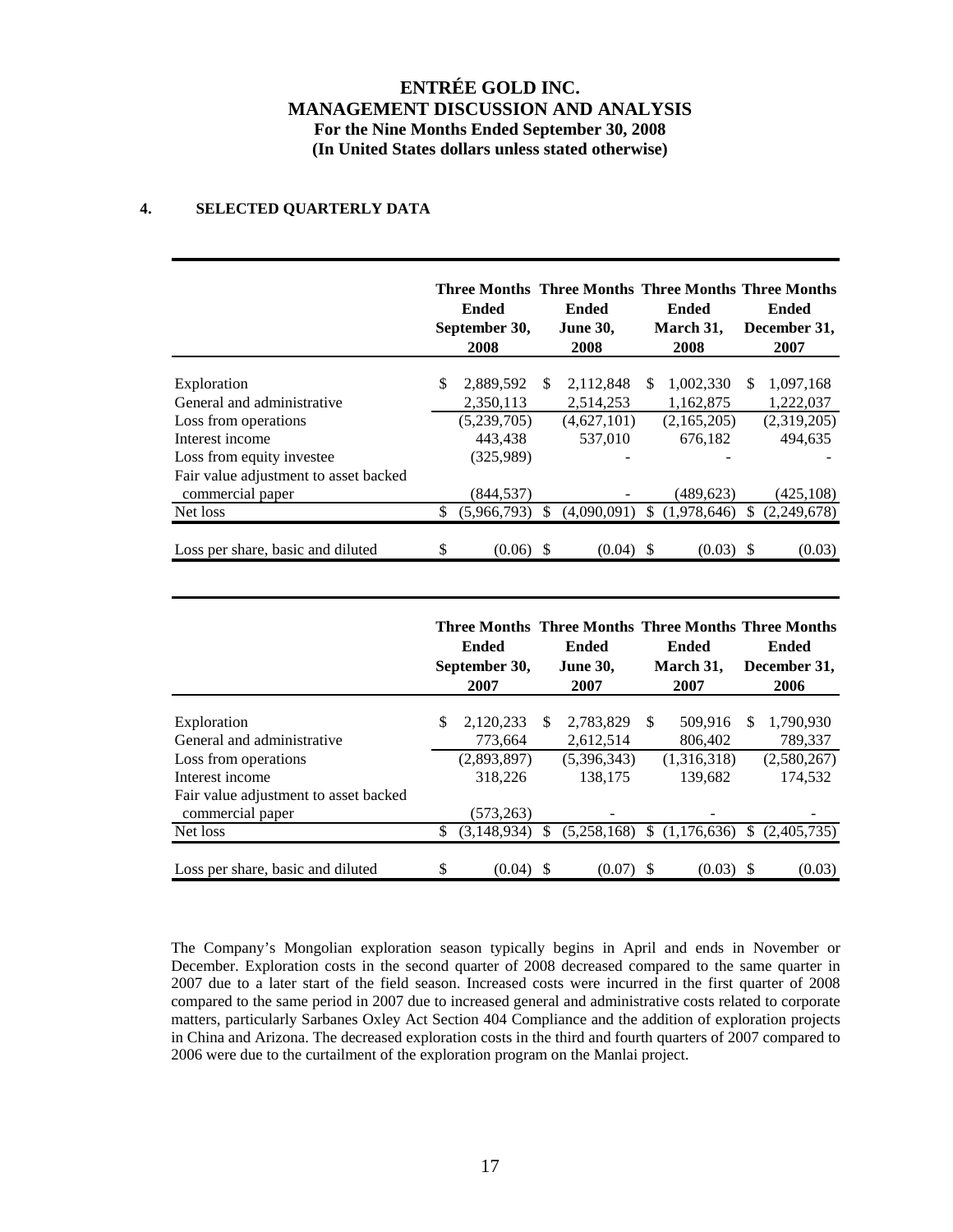General and administrative costs fluctuate throughout the year, primarily due to stock-based compensation expenses.

## **5. LIQUIDITY**

To date the Company has not generated significant revenues from its operations and is considered to be in the exploration stage. Working capital on hand at September 30, 2008 was \$57,455,133 and is more than sufficient to finance budgeted exploration, general and administrative expense, investor relations for 2008. Cash and cash equivalents and short-term investments were \$57,776,665 at June 30, 2008 or \$0.61 per weighted average share outstanding. The company has approximately \$46 million surplus funds available for acquisitions and/or operating requirements for 2008 and subsequent years. At present, the Company is dependent on equity financing for additional funding if required. Should one of the Company's projects proceed to the mine development stage, it is expected that a combination of debt and equity financing would be available.

### **Operating activities**

Cash used in operations was \$5,627,510 for the nine months ended September 30, 2008 (September 30, 2007 - \$7,337,427) and represents expenditures on mineral property exploration and general and administrative expense as described above for both periods.

### **Financing activities**

During the three months ended September 30, 2008 and 2007, the Company issued common shares as follows:

|                                                        | <b>Nine Months</b><br><b>Ended</b><br>2008 | <b>Nine Months</b><br><b>Ended</b><br>September 30, September 30, September 30, September 30,<br>2008 |                   | <b>Nine Months</b><br><b>Ended</b><br>2007 | <b>Nine Months</b><br><b>Ended</b><br>2007 |  |
|--------------------------------------------------------|--------------------------------------------|-------------------------------------------------------------------------------------------------------|-------------------|--------------------------------------------|--------------------------------------------|--|
|                                                        | <b>Shares</b>                              |                                                                                                       | Amount            | <b>Shares</b>                              | Amount                                     |  |
| Private placements<br><b>Share Issue Costs</b>         |                                            | \$                                                                                                    | (7,186)           |                                            | S                                          |  |
| Exercise of warrants                                   |                                            |                                                                                                       |                   | 7,542,408                                  | 20,392,043                                 |  |
| Exercise of stock options<br>Mineral property interest | 958,057<br>30,000                          |                                                                                                       | 856,470<br>60,941 | 630,700                                    | 516,168                                    |  |
|                                                        | 988.057                                    | \$                                                                                                    | 910,225           | 8,173,108                                  | \$20,908,211                               |  |

Warrants exercised in June 2007 represent in part the exercise by Rio Tinto of 12,613,842 warrants to purchase one half of one share and the resultant issuance of 6,306,920 shares for proceeds of \$17,051,716. Warrants exercised in June 2007 represent in part the exercise by Ivanhoe Mines of 2,470,978 warrants to purchase one half of one share and the resultant issuance of 1,235,488 shares for proceeds of \$3,340,327.

On November 26, 2007, the Company closed a Treasury Offering on a bought deal basis, consisting of 10 million Common Shares of the Company at an offering price of C\$3.00 per Common Share representing gross proceeds to the Company treasury of C\$30 million from which fees and closing costs were deducted.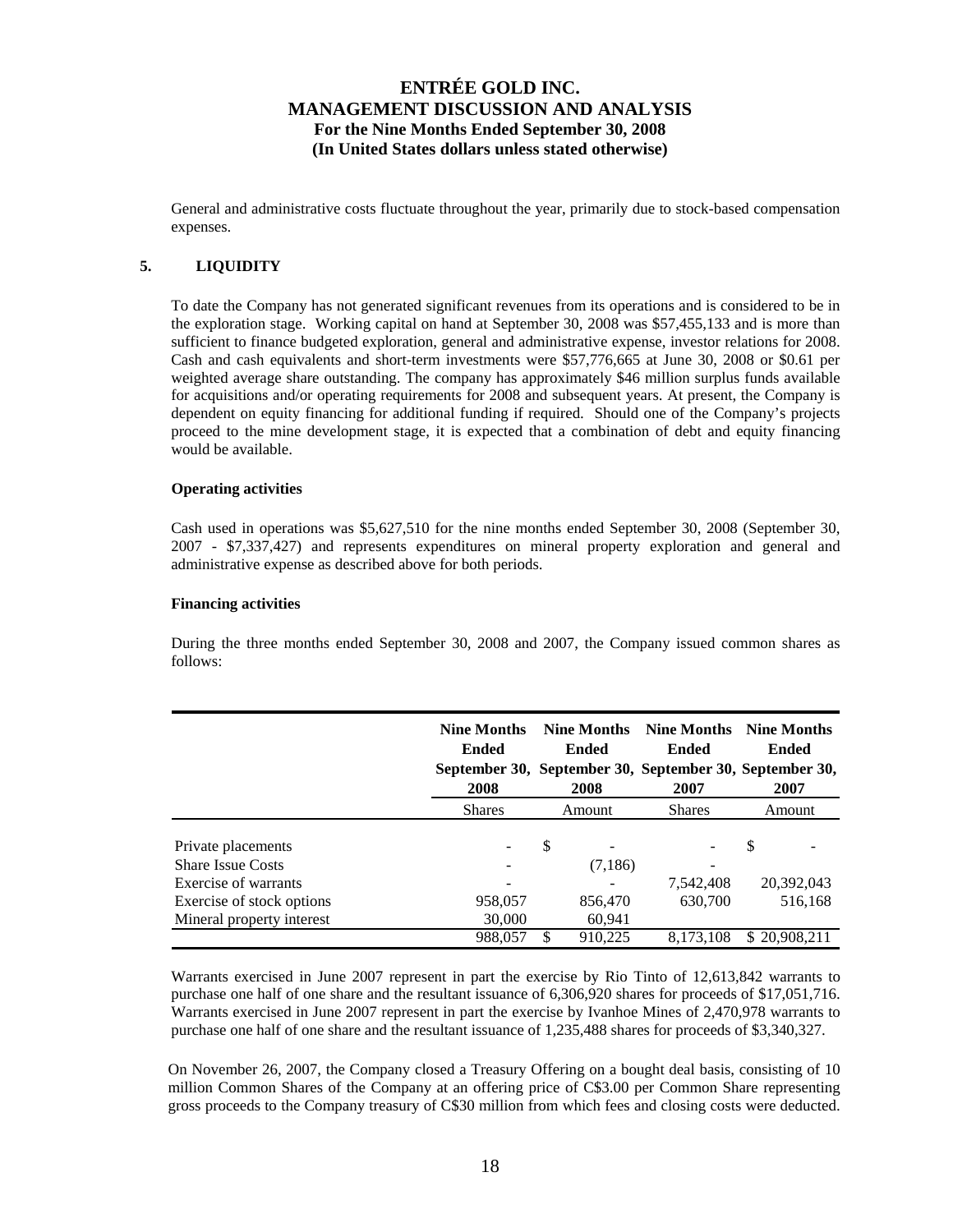In order to maintain their percentage ownership of Entrée's issued and outstanding shares of approximately 14.7% and 15.9% respectively, Ivanhoe Mines and Rio Tinto exercised their pre-emptive rights and acquired, concurrently with the closing of the Treasury Offering, an aggregate of 4,428,640 shares of the Company at a price of C\$3.00 per share for additional gross proceeds of C\$13,285,920.

### **Investing activities**

During the nine months ended September 30, 2008, the Company advanced \$320,648 to the joint venture with Ivanhoe Mines representing the Company's 20% participation in joint venture expenditures. During the nine months ended September 30, 2008, the Company expended \$179,851 on equipment, primarily for exploration activities (June 30, 2007 - \$69,559).

### **Table of Contractual Commitments**

The following table lists as of September 30, 2008 information with respect to the Company's known contractual obligations.

|               |   | <b>Less</b><br>than | 1 Year 1-3 Years 3-5 Years |                          | More<br>than<br>5 Year   | Total     |
|---------------|---|---------------------|----------------------------|--------------------------|--------------------------|-----------|
| Office leases |   | 98,068              | \$142,241                  | $\overline{\phantom{0}}$ | $\overline{\phantom{a}}$ | \$240,309 |
| Total         | S | 98,068              | 142.241<br>\$              | -                        | -                        | \$240,309 |

### **Outstanding share data**

As at September 30, 2008, there were 94,560,898 common shares outstanding. In addition there were 11,021,800 stock options outstanding with exercise prices ranging from C\$1.15 to C\$3.10 per share. There were no warrants outstanding at September 30, 2008. As at November 6, 2008, there were 94,560,898 common shares outstanding.

## **6. CAPITAL RESOURCES**

The Company had no commitments for capital assets at September 30, 2008.

At September 30, 2008, the Company had working capital of \$57,455,133 compared to \$67,593,390 at December 31, 2007. In addition, the Company had an investment in asset backed commercial paper of \$1,536,172 net of an impairment adjustment in the amount of \$2,332,531. Budgeted expenditures for the 12 months ending December 31, 2008 are approximately \$7 million for exploration and \$3 million for administration and stockholder communications, net of interest and other income. Working capital on hand is expected to exceed cash requirements for the ensuing twelve months by approximately \$46 million.

The Company is committed to make lease payments for the rental of office space totaling \$240,309 over the remaining three years of its five year office lease in Vancouver and an annual lease in Beijing.

## **7. OFF-BALANCE SHEET TRANSACTIONS**

The Company has no off-balance sheet arrangements except for the contractual obligation noted above.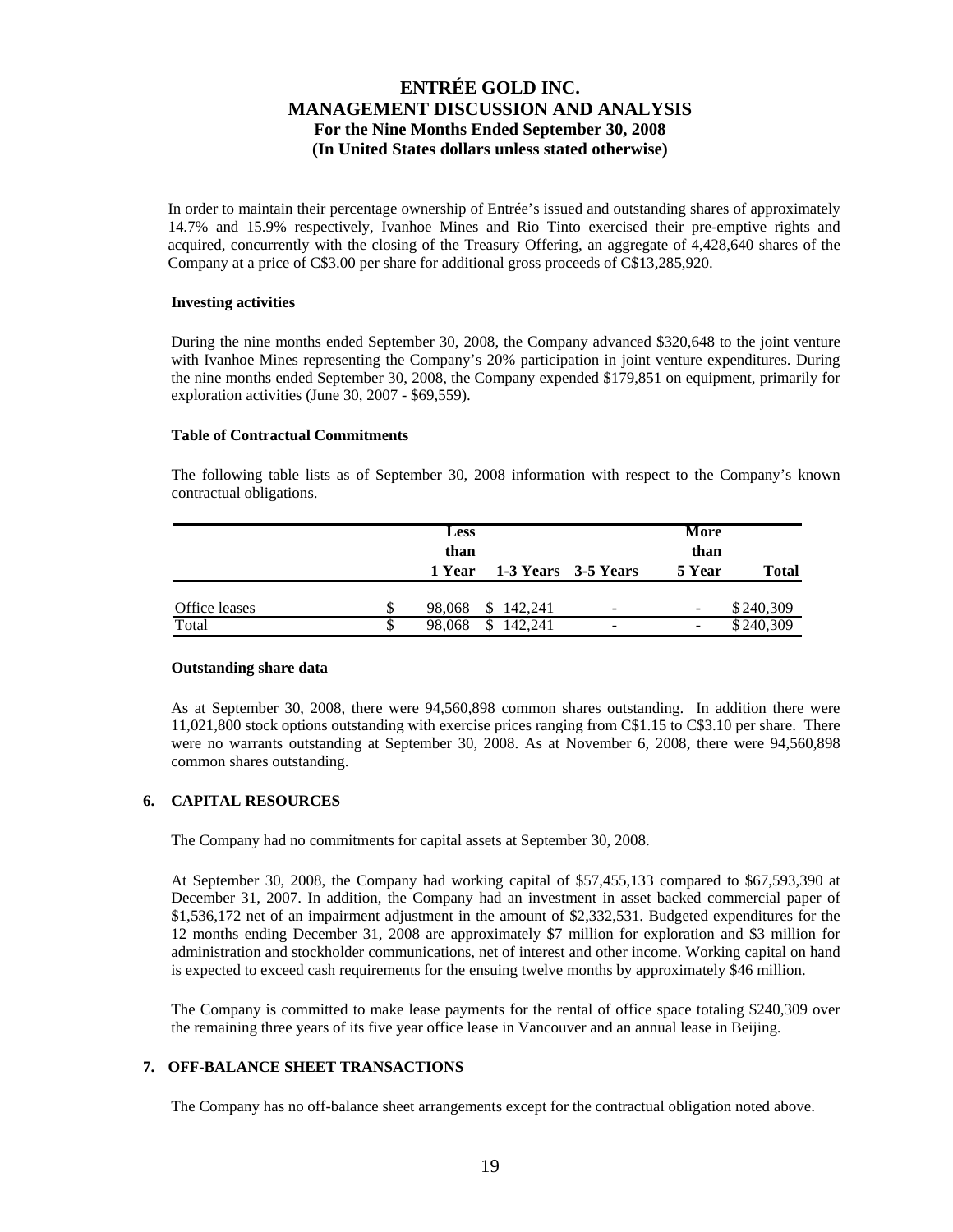### **8. TRANSACTIONS WITH RELATED PARTIES**

The Company entered into the following transactions with related parties during the nine month period ended September 30, 2008:

a) Paid or accrued management fees of \$38,767 (June 30, 2007 - \$39,846) to directors and officers of the Company.

These transactions were in the normal course of operations and were measured at the exchange amount which represented the amount of consideration established and agreed to by the related parties.

### **9. PROPOSED TRANSACTIONS**

Not applicable.

## **10. CRITICAL ACCOUNTING ESTIMATES**

The preparation of consolidated financial statements in conformity with generally accepted accounting principles in the United States of America requires management to make estimates and assumptions that affect the reported amount of assets and liabilities and the disclosure of contingent assets and liabilities at the date of the financial statements and the reported amount of revenues and expenses during the period. Actual results could differ from these estimates.

The Company follows accounting guidelines in determining the value of stock option compensation, as disclosed in Note 6 to the Financial Statements. Unlike other numbers in the accounts, this is a calculated amount not based on historical cost, but on subjective assumptions introduced to an option pricing model, in particular: (1) an estimate for the average future hold period of issued stock options before exercise, expiry or cancellation and (2) future volatility of the Company's share price in the expected hold period (using historical volatility as a reference). Given that there is no market for the options and they are not transferable, the resulting value calculated is not necessarily the value the holder of the option could receive in an arm's-length transaction.

The Company's accounting policy is to expense exploration costs on a project by project basis consistent with United States GAAP. The policy is consistent with that of the other exploration companies that have not established mineral reserves. When a mineral reserve has been objectively established further exploration costs would be deferred. Management is of the view that its current policy is appropriate for the Company.

Under generally accepted accounting principles, the events and circumstances affecting ABCP since August 2007 constitute an indication of impairment and it is therefore necessary to carry ABCP at the lower of cost and estimated fair value. Fair value is estimated based on the results of a valuation technique that makes maximum use of inputs observed from markets, and relies as little as possible on inputs generated by the entity.

Management has estimated as at March 31, 2008 the fair value impairment on ABCP held as prescribed by SFAS 157 by using a probability-weighted cash flow approach. To accomplish this, we modeled the key characteristics of the new notes ("Restructured Notes") based upon details provided in the Information Statement and JP Morgan Report issued by the Committee on March 20, 2008. Where these materials lacked sufficient detail, Management developed estimates with the assistance of an external financial advisor.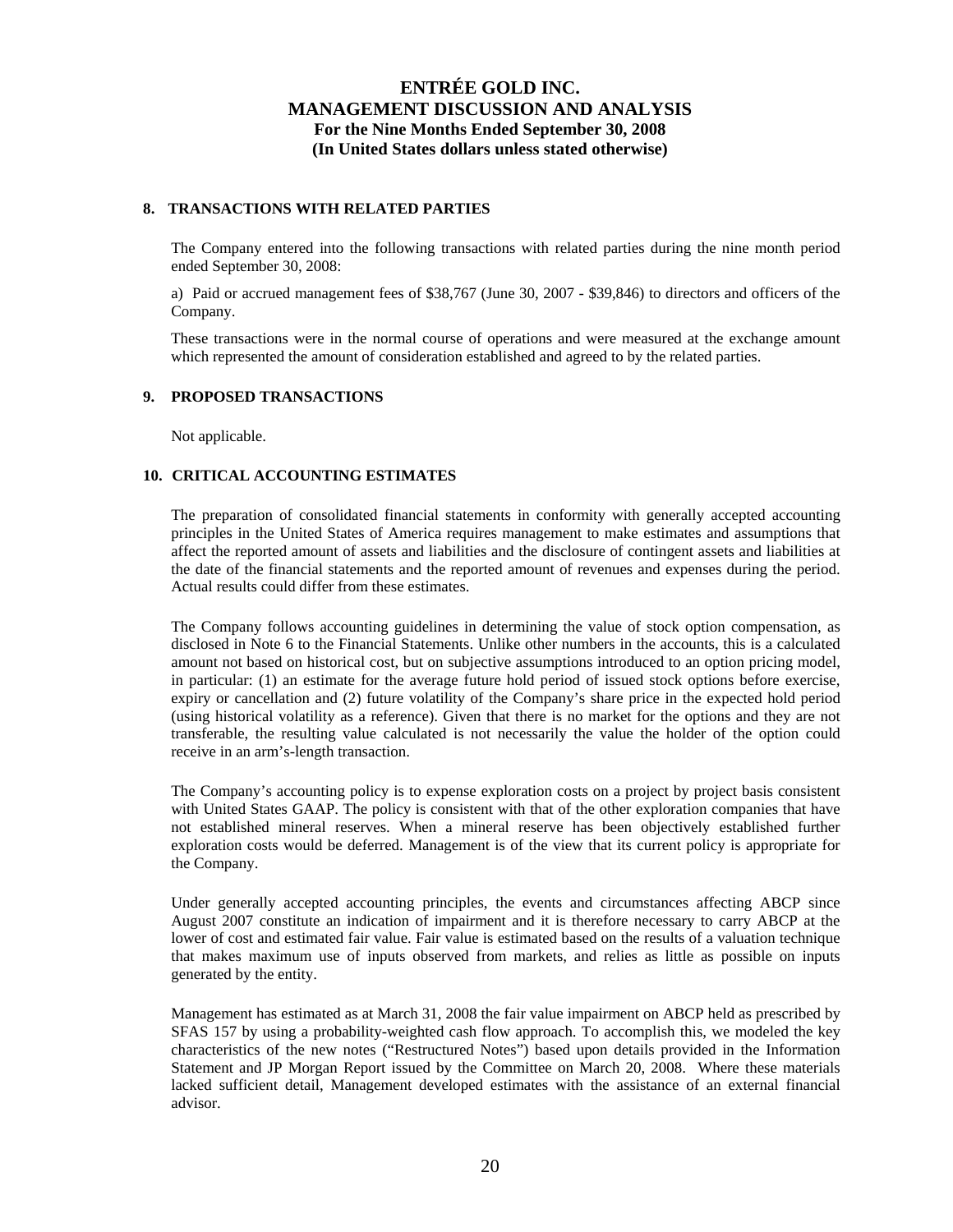The Company then arrived at a value for the Restructured Notes by estimating the yield that a prospective purchaser would require in order to purchase the notes. The resulting valuation is the one that provides the required yield to prospective investors and is estimated to be function of credit quality, prevailing interest rates, the potential for future margin calls, the potential lack of liquidity in the market, and the complexity of the instruments. Depending on the class of note, our estimates of required yield ranged from 7.30% to 29.3%.

## **11. CHANGES IN ACCOUNTING POLICIES**

In September 2006, FASB issued SFAS No. 157 ("SFAS 157"), "Fair Value Measurements." Among other requirements, SFAS 157 defines fair value and establishes a framework for measuring fair value and also expands disclosure about the use of fair value to measure assets and liabilities. SFAS 157 was effective for our company beginning January 1, 2008. The adoption of this standard did not have any impact on our financial position or results of operations.

In February 2007, the FASB issued SFAS No. 159, "The Fair Value Option for Financial Assets and Financial Liabilities," including an amendment of FASB Statement No. 115. This pronouncement permits entities to choose to measure eligible financial instruments at fair value as of specified dates. Such election, which may be applied on an instrument by instrument basis, is typically irrevocable once elected. SFAS 159 was effective for our company beginning January 1, 2008. The adoption of this standard did not have any impact on our financial position or results of operations.

The adoption of these new pronouncements is not expected to have a material effect on the Company's consolidated financial position or results of operations.

In December 2007, the FASB issued SFAS No. 141R, "Business Combinations" which changes how business acquisitions are accounted. SFAS 141R requires the acquiring entity in a business combination to recognize all (and only) the assets acquired and liabilities assumed in the transaction and establishes the acquisition-date fair value as the measurement objective for all assets acquired and liabilities assumed in a business combination. Certain provisions of this standard will, among other things, impact the determination of acquisition-date fair value of consideration paid in a business combination (including contingent considerations); exclude transaction costs from acquisition accounting; and change accounting practices for acquired contingencies, acquisition-related restructuring costs, in-process research and development, indemnification assets and tax benefits. SFAS No. 141R is effective for business combinations and adjustments to an acquired entity's deferred tax asset and liability balances occurring after December 31, 2008. The Company is currently evaluating the future impacts and disclosure of this standard.

In December 2007, the FASB issued SFAS No. 160, "Noncontrolling Interests in Consolidated Financial Statement, an amendment of ARB No. 51," which establishes new standards governing the accounting for and reporting of noncontrolling interests (NCI) in partially owned consolidated subsidiaries and the loss of control of subsidiaries. Certain provisions of this standard indicate, among other things, that NCIs (previously referred to as minority interests) be treated as a separate component of equity, not as a liability; that increases and decreases in the parent's ownership interest that leave control intact be treated as equity transactions, rather than as step acquisitions or dilution gains or losses; and that losses of a partially owned consolidated subsidiary be allocated to the NCI even when such allocation might result in a deficit balance. This standard also requires changes to certain presentation and disclosure requirements. SFAS No. 160 is effective beginning January 1, 2009. The provisions of the standard are to be applied to all NCIs prospectively, except for the presentation and disclosure requirements, which are to be applied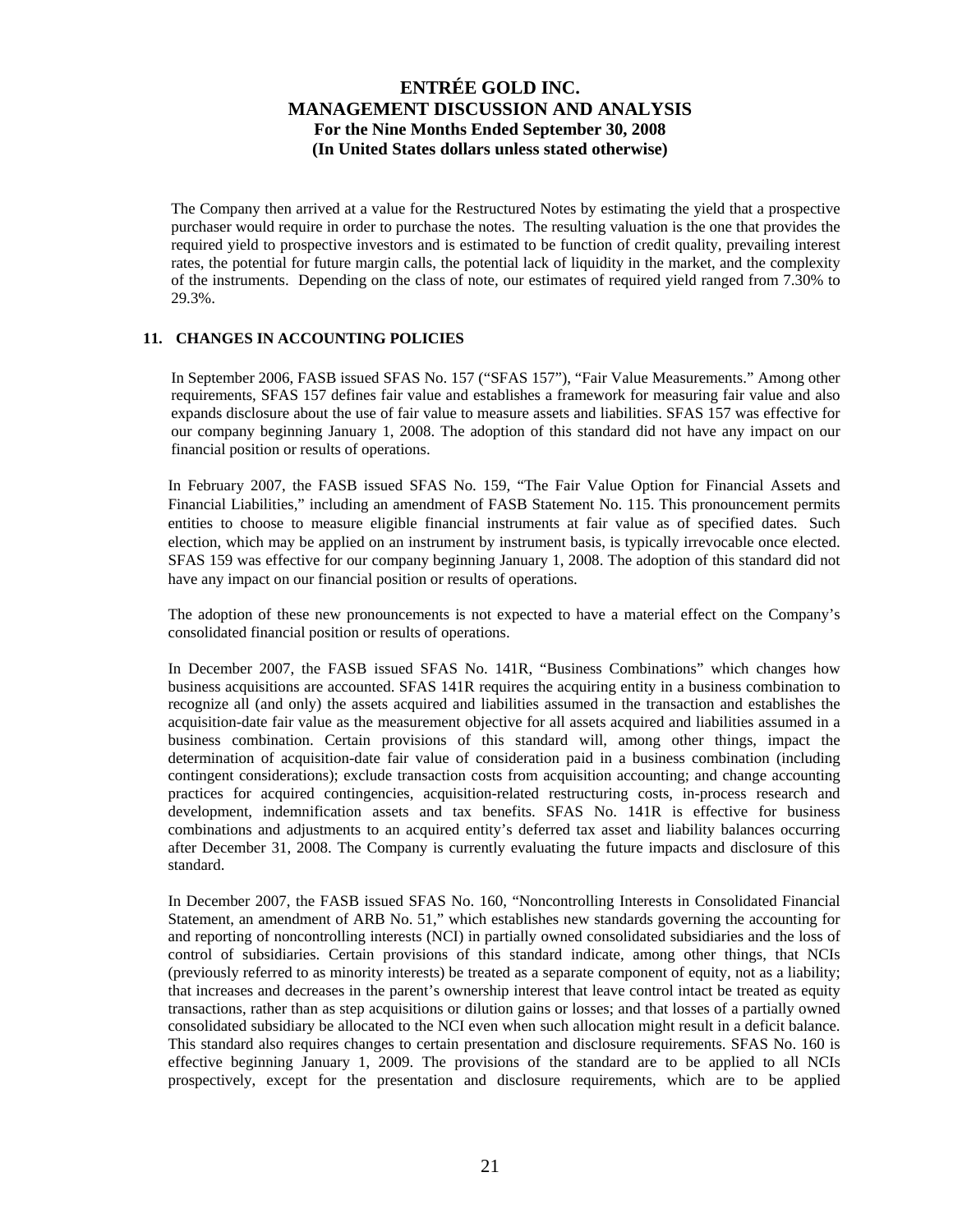retrospectively to all periods presented. The Company is currently evaluating the future impacts and disclosure of this standard.

A detailed summary of all of the Company's significant accounting policies and the estimates derived therefrom is included in Note 2 to the annual consolidated financial statements for the year ended December 31, 2007.

### **12. FINANCIAL INSTRUMENTS AND OTHER INSTRUMENTS**

The Company's financial assets and liabilities consist of cash and cash equivalents, investments, receivables, and accounts payable and accrued liabilities, some of which are denominated in U.S. dollars, Mongolian Tugriks and Chinese Renminbi. The Company is at risk to financial gain or loss as a result of foreign exchange movements against the Canadian dollar. The Company minimizes its foreign exchange risk by maintaining low account balances in currencies other than the Canadian dollar. The Company does not currently have major commitments to acquire assets in foreign currencies; but historically it has incurred the majority of its exploration costs in foreign currencies.

### **13. OTHER MD&A REQUIREMENTS**

#### **Forward-Looking Statements**

Except for historical information contained in this discussion and analysis, disclosure statements contained herein are forward-looking, as defined in the United States Private Securities Litigation Reform Act of 1995. Forward-looking statements are subject to risks and uncertainties that could cause actual results to differ materially from those in such forward-looking statements. Forward-looking statements are made based on management's beliefs, estimates and opinions on the date the statements are made and the Company undertakes no obligation to update forward-looking statements if these beliefs, estimates and opinions or other circumstances should change. Investors are cautioned against attributing undue certainty to forward-looking statements.

### **Risk**

The Company is a mineral exploration and development company and is exposed to a number of risks and uncertainties that are common to other companies in the same business; some of these risks have been discussed elsewhere in this report. The reader should also refer to the discussion of risks contained in the Annual Information Form available on SEDAR at www.sedar.com.

There is no assurance that a commercially viable mineral deposit exists on any of our properties, and further exploration is required before we can evaluate whether any exist and, if so, whether it would be economically and legally feasible to develop or exploit those resources. Even if we complete our current exploration program and we are successful in identifying a mineral deposit, we would be required to spend substantial funds on further drilling and engineering studies before we could know whether that mineral deposit will constitute a reserve (a reserve is a commercially viable mineral deposit).

The Company must comply with license and permitting requirements. Exploration licenses, as extended, for the four Mongolian properties expire in March or April 2010, unless converted before these dates to mining licenses. The total estimated annual fees in order to maintain the licenses in good standing is approximately \$280,000.